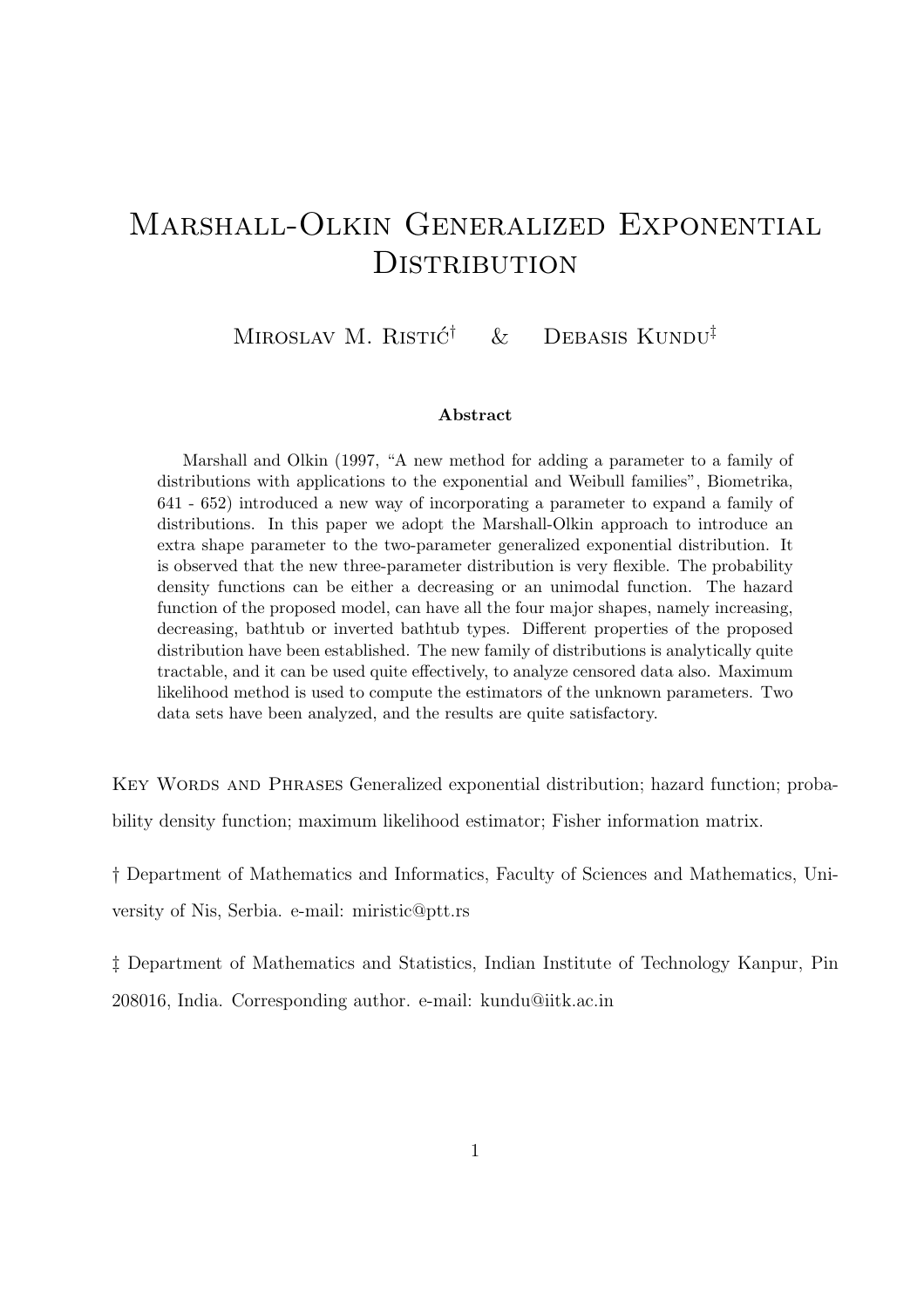## 1 INTRODUCTION

Exponential distribution has been used quite effectively to analyze lifetime data, mainly due to its analytical tractability. Although, one parameter exponential distribution has several interesting such as 'lack of memory property, one of the major disadvantages of the exponential distribution is that it has a constant hazard function. Moreover, the probability density function (PDF) of the exponential distribution is always a decreasing function. Due to this reason several generalizations of the exponential distribution have been suggested in the literature. For example, Weibull, gamma, generalized exponential (GE) distribution as considered by Gupta and Kundu (1999) are different extensions of the exponential distribution, which contain exponential distribution as a special case. All the three distributions can have increasing or unimodal PDFs, and monotone hazard functions. Unfortunately, none of them can have non-monotone hazard functions. In many practical situations, one might observe non-monotone hazard functions, and clearly in those cases, none of these distribution functions can be used.

In the last decade Marshall and Olkin (1997) introduced a general method to introduce a shape parameter mainly to expand a family of distributions. They have used their method to the one-parameter exponential distribution and created a two-parameter exponential distribution. They have also indicated to apply their method to the two-parameter Weibull distribution, but did not pursue further.

The main aim of this paper, is to apply the Marshall-Olkin method to the two-parameter generalized exponential distribution. In this paper, we introduce a new distribution function for  $\alpha > 0$ ,  $\lambda > 0$ ,  $\theta > 0$ ,

$$
G(x; \lambda, \alpha, \theta) = \frac{(1 - e^{-\lambda x})^{\alpha}}{\theta + (1 - \theta)(1 - e^{-\lambda x})^{\alpha}}, \text{ for } x > 0,
$$
 (1)

and 0 otherwise. Clearly, (1) is a proper distribution function, and it generalizes the gen-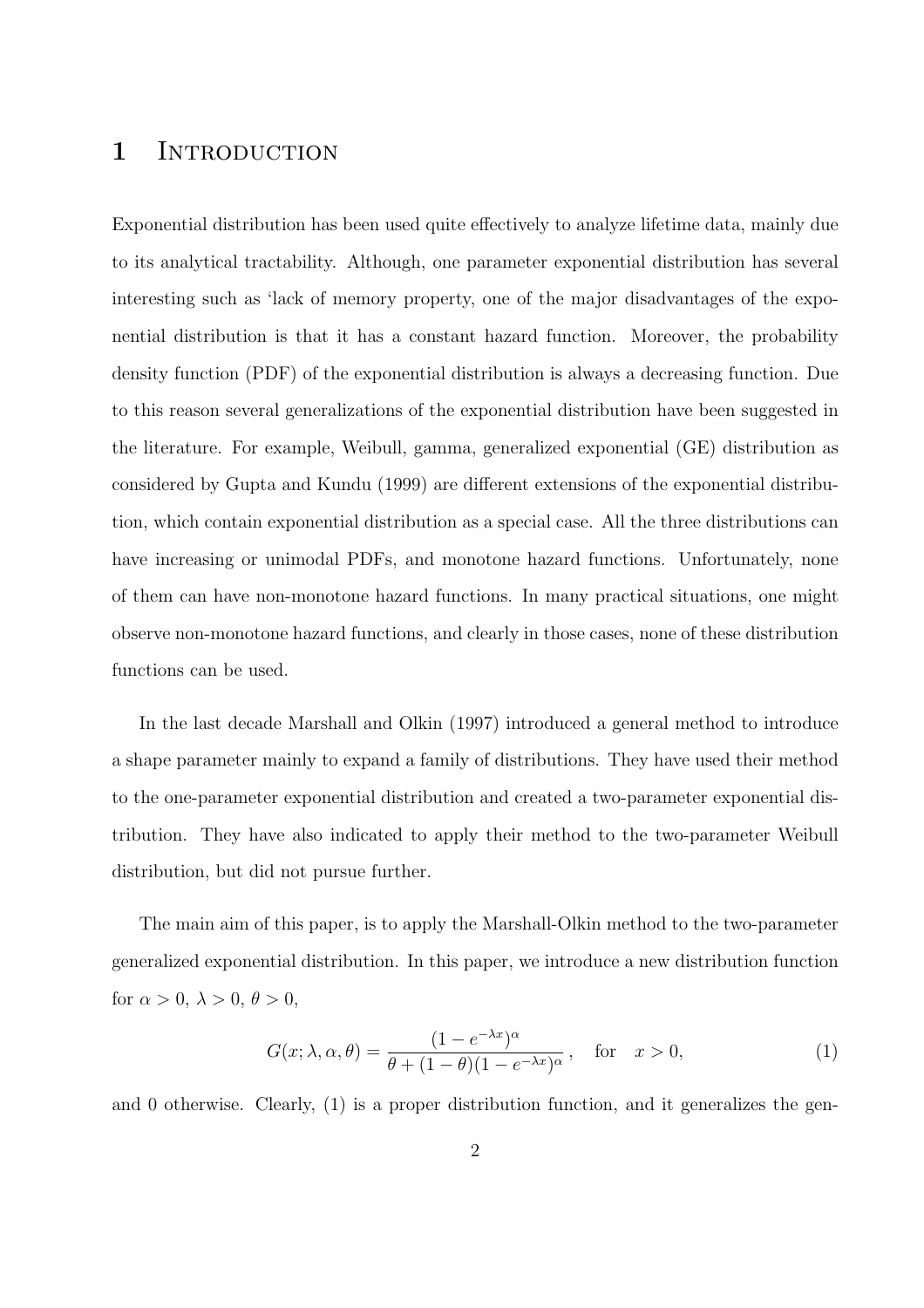eralized exponential distribution. From now on a random variable  $X$  with the distribution function (1) will be denoted by  $\text{MOGE}(\alpha, \lambda, \theta)$ 

It may be observed that several special cases can be obtained from (1). For example, if we set  $\theta = 1$  in (1), then we obtain the generalized exponential distribution as introduced by Gupta and Kundu (1999). It will be denoted by  $GE(\alpha, \lambda)$ . For  $\alpha = 1$  we obtain the Marshall-Olkin exponential distribution introduced by Marshall and Olkin (1997). For  $\alpha = 1$ and  $\theta = 1$  we obtain the exponential distribution with parameter  $\lambda$ . Now we provide some physical justification of the proposed model, see also Marshall and Olkin (1997) in this respect.

First, let us consider a series system with N independent components. Suppose that a random variable N has the probability mass function  $P(N = n) = \theta(1 - \theta)^{n-1}$ ,  $n = 1, 2, ...$ and  $0 < \theta < 1$ . Let  $X_1, X_2, \ldots$  represent the lifetimes of each component and suppose they are independent and identically distributed (i.i.d.) GE random variables with parameters  $\lambda$ and  $\alpha$ . Then a random variable  $Y = \min(X_1, \ldots, X_N)$  represents the time to the first failure with distribution function

$$
G(x) = 1 - \sum_{n=1}^{\infty} P(\min(X_1, ..., X_n) > x) \theta (1 - \theta)^{n-1}
$$
  
=  $1 - \theta (1 - (1 - e^{-\lambda x})^{\alpha}) \sum_{n=1}^{\infty} ((1 - \theta)(1 - (1 - e^{-\lambda x})^{\alpha}))^{n-1}$   
=  $\frac{(1 - e^{-\lambda x})^{\alpha}}{\theta + (1 - \theta)(1 - e^{-\lambda x})^{\alpha}}, \text{ for } x > 0.$ 

Thus we obtain the distribution function given by (1).

Second, let us consider now a parallel system with N independent components and suppose that a random variable N has the probability mass function  $P(N = n) = \theta^{-1}(1 (\theta^{-1})^{n-1}$ ,  $n = 1, 2, \ldots$  and  $\theta > 1$ . Let  $X_1, X_2, \ldots$  represent the lifetimes of each component and suppose they are generalized exponential distributed with parameters  $\lambda$  and  $\alpha$ . Then a random variable  $Z = \max(X_1, \ldots, X_N)$  represents the lifetime of the system. The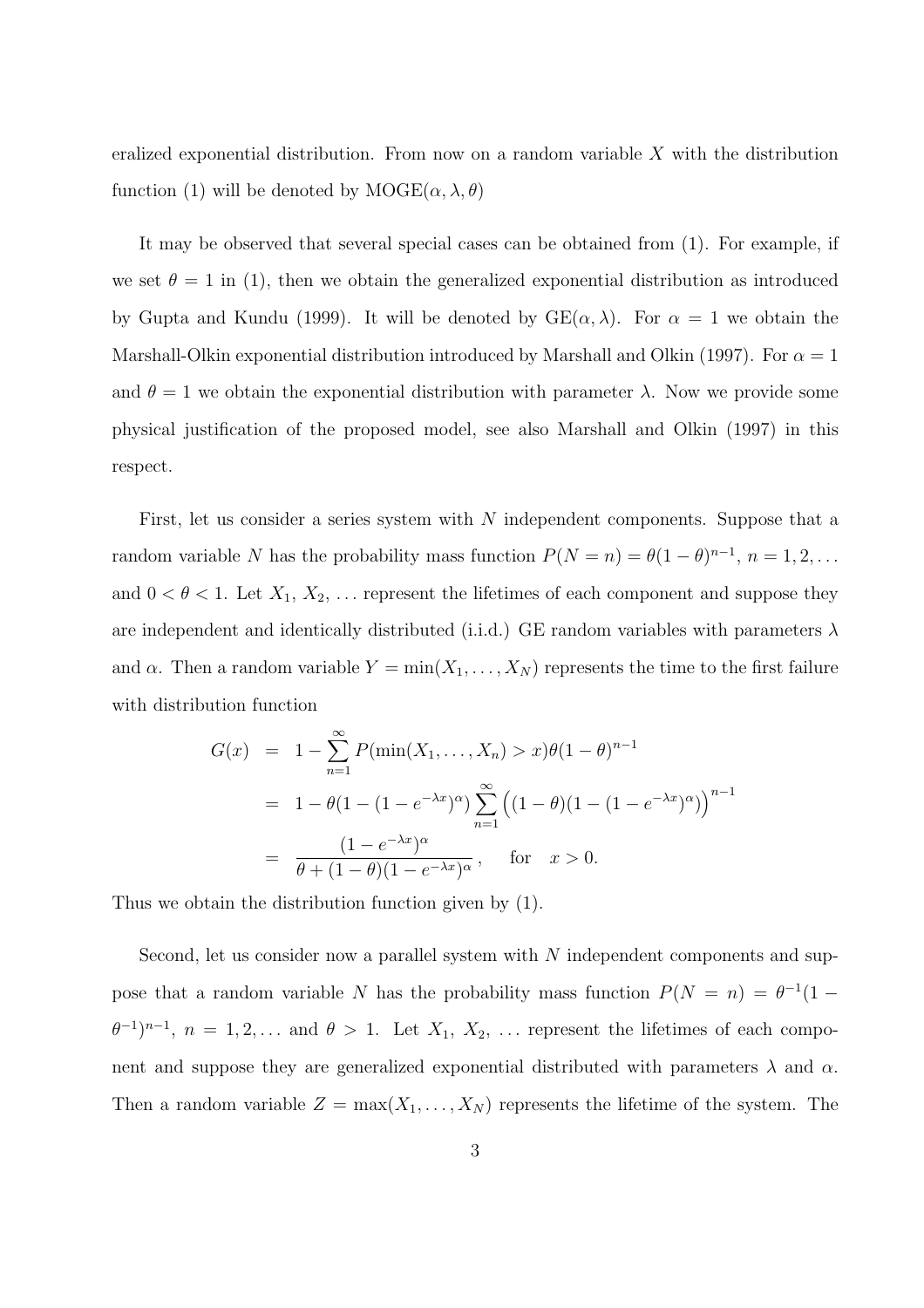distribution function of the random variable  $Z$  is given as  $(1)$ .

Third, let  $\theta > 1/2$ . Using the series expansion

$$
(\theta + (1 - \theta)(1 - e^{-\lambda x})^{\alpha})^{-1} = \theta^{-1} \sum_{k=0}^{\infty} (1 - \theta^{-1})^k (1 - e^{-\lambda x})^{\alpha k},
$$

we obtain that the distribution function (1) can be rewritten as

$$
G(x; \lambda, \alpha, \theta) = \theta^{-1} \sum_{k=0}^{\infty} (1 - \theta^{-1})^k F_{GE(\alpha(k+1), \lambda)}(x).
$$

On the other hand, if  $0 < \theta < 2$ , by using the series expansion

$$
(\theta + (1 - \theta)(1 - e^{-\lambda x})^{\alpha})^{-1} = \theta^{-1} \sum_{k=0}^{\infty} (1 - \theta)^{k} \left(1 - (1 - e^{-\lambda x})^{\alpha}\right)^{k},
$$

we obtain that (1) can be rewritten as

$$
G(x; \lambda, \alpha, \theta) = \sum_{k=0}^{\infty} (k+1)(1-\theta)^k \sum_{j=0}^k {k \choose j} (-1)^j (1-e^{-\lambda x})^{\alpha j}.
$$

Thus it follows that the distribution function given by (1) can be represented as a generalized mixture of generalized exponential distribution function. It may be mentioned that generalized mixture distribution has received some attention recently, see for example Franco et al. (2014). Since it allows negative weights also, it has more flexibility than the mixture models.

We call this new three-parameter extension of the GE distribution as the Marshall-Olkin Generalized Exponential (MOGE) distribution. As expected this new three parameter distribution has two shape parameters and one scale parameter. It is observed that the proposed MOGE distribution can have decreasing or unimodal PDFs. It is interesting to observe that the hazard function can take four different major shapes. It can have increasing, decreasing, bathtub or inverted tub shaped. Therefore it can be used quite extensively to analyze life time data. Since it has only three unknown parameters, the estimation of the unknown parameter is also not very difficult. It may be mentioned that not too many three parameter distributions can have all the three possible hazard functions, therefore,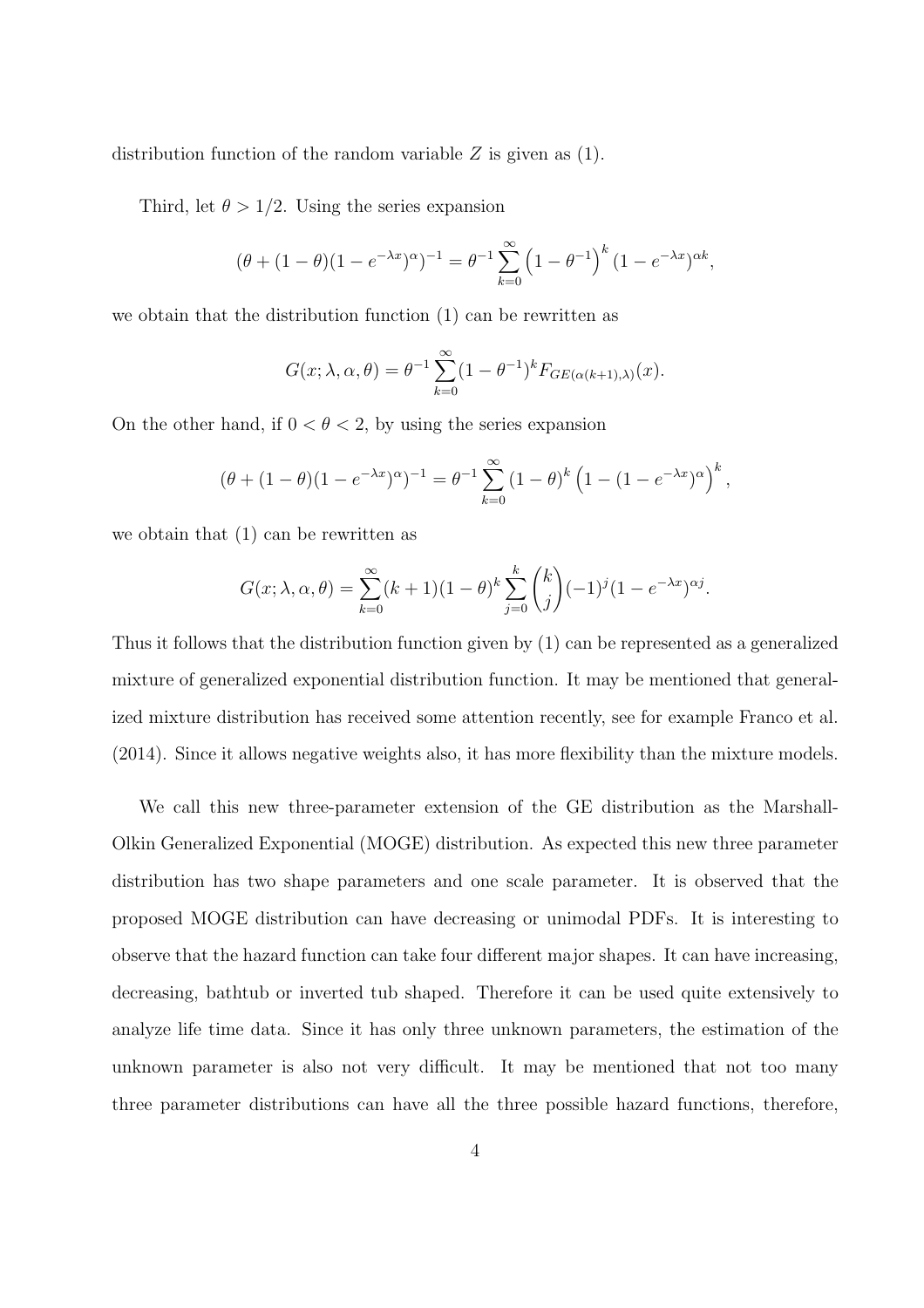the introduction of the proposed three-parameter MOGE distribution will be quite useful. Moreover, since MOGE distribution has a compact distribution function, it can be used very effectively to analyze censored data, and the generation from a MOGE distribution is also very straight forward.

We have derived several properties of the MOGE distribution. The PDF of the proposed MOGE is either a decreasing or an unimodal function. Interestingly, because of the introduction of a new shape parameter, the MOGE can have an increasing, decreasing, unimodal or bathtub shaped hazard functions. The median and mode can be obtained in explicit forms. The moments cannot be obtained explicitly, we have obtained the moments in terms of infinite series. A small table is provided indicating the first four moments of MOGE distribution for different values of the shape parameters. We have obtained the density function of the i-th order statistics, and it is observed that it can be represented as an infinite mixture of the beta generalized exponential density function. We have also provided the Renyi's entropy, which measures the uncertainty of variation. Since MOGE distribution has been obtained as a geometric maxima or minima of i.i.d. GE distributions, several ordering properties can be easily established.

The maximum likelihood estimators (MLEs) cannot be obtained in explicit form. Three dimensional optimization procedure is needed to compute the MLEs. We propose to use the EM algorithm, see Dempster, Laird and Rubin (1977), to compute the MLEs of the unknown parameters. Two data analysis are performed for illustrative purposes.

The paper is organized as follows. In Section 2 we derive the probability density function and discuss its shapes. The hazard function is considered in Section 3. In Section 4 we give some expressions for the moments. The order statistics and the limiting distribution of sample extremes are considered in Section 5. In Section 6 we derive two entropies, the Rényi's and the Shannon's entropy. The maximum likelihood estimation and an EM algorithm are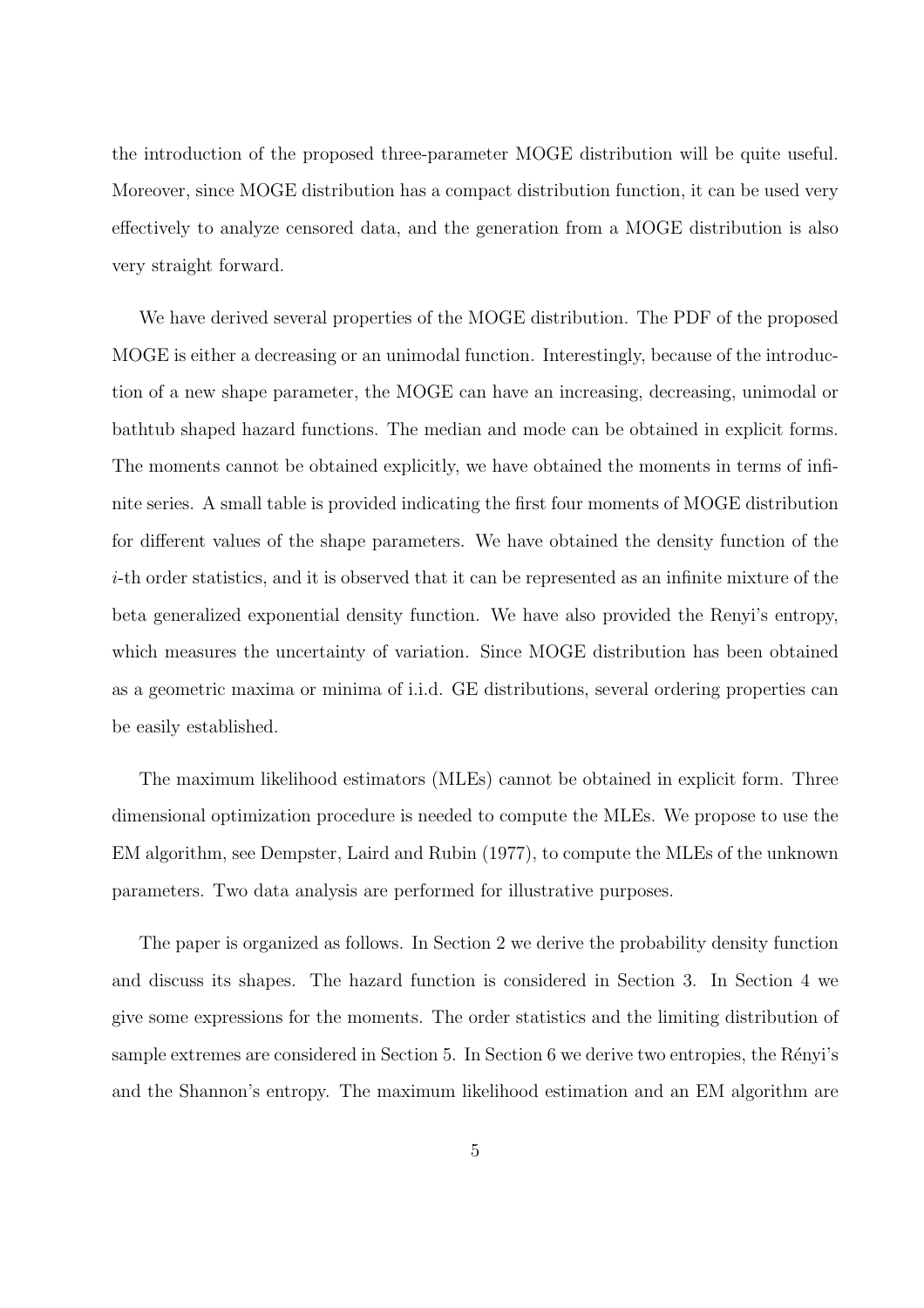given in Section 7. In Section 8, we have provided several ordering relations of MOGE distribution. Analysis of two data sets are provided in Section 9, and finally we conclude the paper in Section 10.

## 2 The probability density function

If the random variable  $X$  has a distribution function  $(1)$ , the corresponding probability density function (PDF) for  $\alpha > 0$ ,  $\lambda > 0$  and  $\theta > 0$ , is

$$
g(x; \alpha, \lambda, \theta) = \frac{\alpha \lambda \theta e^{-\lambda x} (1 - e^{-\lambda x})^{\alpha - 1}}{(\theta + (1 - \theta)(1 - e^{-\lambda x})^{\alpha})^2}, \qquad x > 0,
$$
\n
$$
(2)
$$

see also Barreto-Souza et al. (2013). Suppose that  $0 < \theta < 2$ . Then the denominator in (2) can be expressed as

$$
(\theta + (1 - \theta)(1 - e^{-\lambda x})^{\alpha})^{-2} = \sum_{k=0}^{\infty} (k+1)(1 - \theta)^k (1 - (1 - e^{-\lambda x})^{\alpha})^k
$$
  
= 
$$
\sum_{k=0}^{\infty} (k+1)(1 - \theta)^k \sum_{j=0}^k {k \choose j} (-1)^j (1 - e^{-\lambda x})^{\alpha j}.
$$

Using this result, we obtain that the pdf given by (2) can be expressed in the generalized mixture form as

$$
g(x; \alpha, \lambda, \theta) = \theta \sum_{k=0}^{\infty} \sum_{j=0}^{k} (-1)^j (1-\theta)^k {k+1 \choose j+1} f_{GE(\alpha(j+1),\lambda)}(x), \qquad (3)
$$

where  $f_{GE(\alpha(j+1),\lambda)}(x)$  denotes the pdf of a random variable with generalized exponential distribution with parameters  $\alpha(j+1)$  and  $\lambda$ , see also Barreto-Souza et al. (2013). Note that the density  $g(x; \alpha, \lambda, \theta)$  can be represented in the generalized mixture form of beta generalized exponential probability density functions, Barreto-Souza et al. (2010), as  $g(x; \alpha, \lambda, \theta)$  $\theta \sum_{n=1}^{\infty}$  $k=0$  $(1 - \theta)^k f_{BGE(1,k+1,\lambda,\alpha)}(x).$ 

Similarly, if  $\theta > 1/2$  and using the expansion

$$
(\theta + (1 - \theta)(1 - e^{-\lambda x})^{\alpha})^{-2} = \theta^{-2} \sum_{k=0}^{\infty} (k+1) \left(1 - \frac{1}{\theta}\right)^k (1 - e^{-\lambda x})^{\alpha k},
$$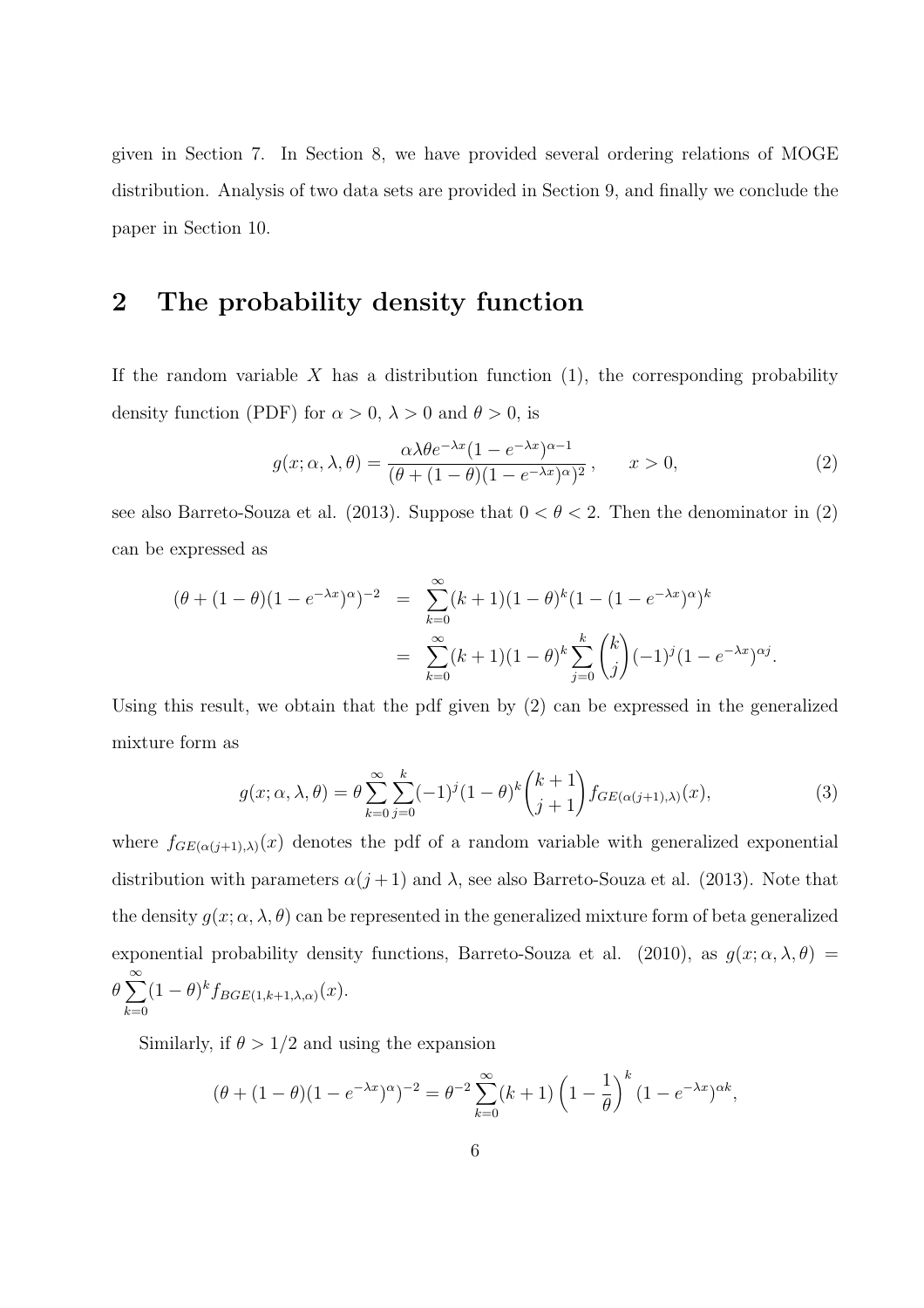we obtain the expression

$$
g(x; \alpha, \lambda, \theta) = \theta^{-1} \sum_{k=0}^{\infty} \left( 1 - \frac{1}{\theta} \right)^k f_{GE(\alpha(k+1), \lambda)}(x).
$$
 (4)

Let us consider the shape of the PDF of MOGE distribution. Since  $\lambda$  is the scale parameter, the shape of the PDF of MOGE distribution does not depend on  $\lambda$ . It can be easily shown that for (i)  $0 < \alpha \leq 1$  and  $0 < \theta \leq 1$ , the PDF of MOGE decreases with  $g(0) = \infty$  and  $g(\infty) = 0$ , (ii)  $0 < \alpha \le 1$  and  $\theta > 1$ , for some  $x_1 < x_2$ , the probability density function  $g(x; \alpha, \theta)$  decreases on  $(0, x_1) \cup (x_2, \infty)$  and increases on  $[x_1, x_2]$ . Furthermore,  $g(0) = \infty$ and  $g(\infty) = 0$ . (iii) For  $\alpha > 1$ , it follows that the PDF  $g(x; \alpha, \theta)$  has a single mode and  $g(0) = g(\infty) = 0.$ 

We can conclude that the shape of the PDF of the MOGE is different than the shape of the PDF of the GE distribution. The PDF of the GE distribution is a decreasing function for  $0 < \alpha < 1$ , while for  $\alpha > 1$  is an increasing function. Some possible shapes of the probability density function  $g(x; \alpha, \theta)$  are presented in Figure 1.



Figure 1: The PDF of the MOGE distribution for different values of  $\alpha$  and  $\theta$  when  $\lambda = 1$ . (i)  $\alpha = 0.8, \theta = 2.0, \text{ (ii) } \alpha = 0.4, \theta = 4.0, \text{ (iii) } \alpha = 2.0, \theta = 2.0$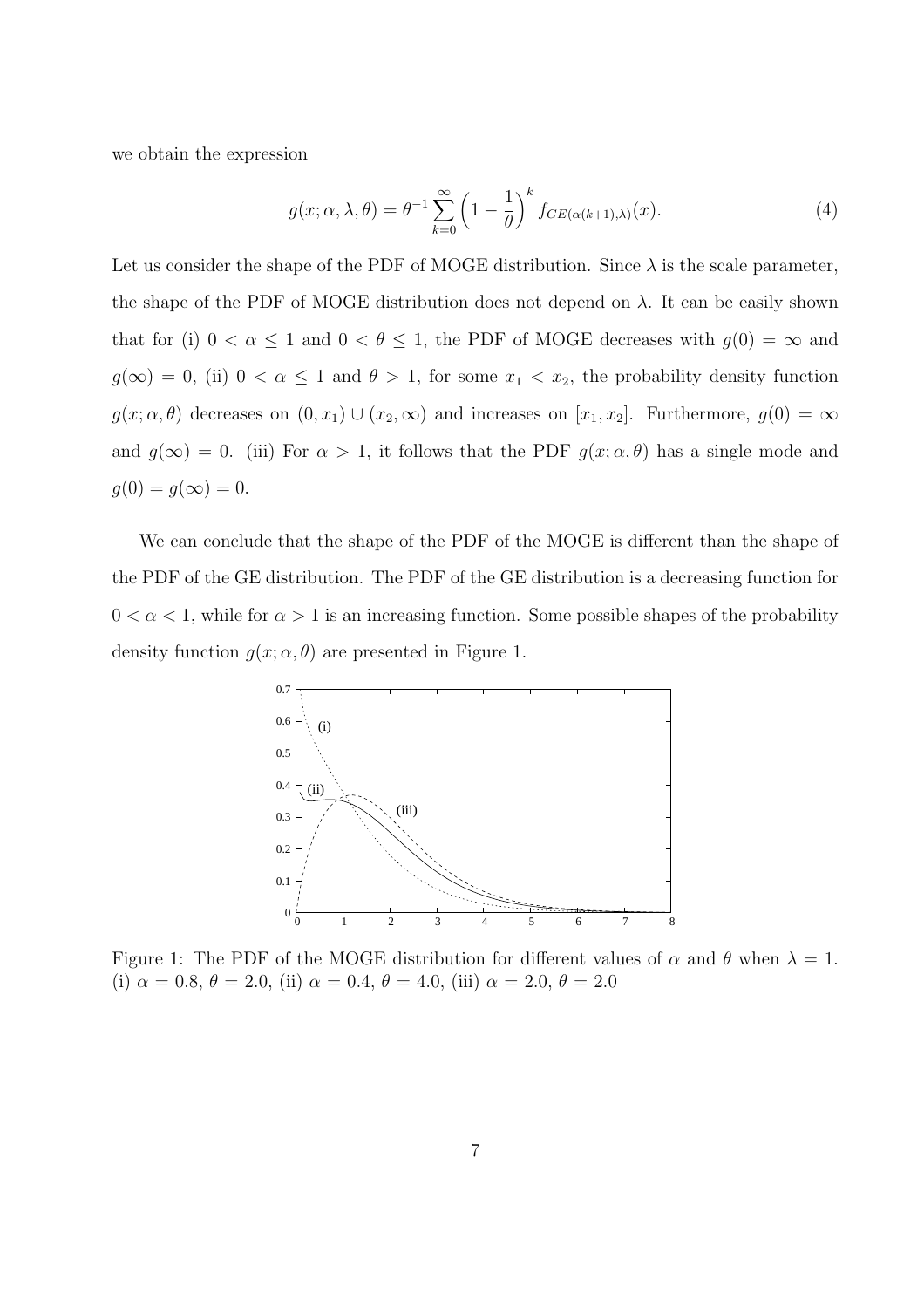## 3 The hazard rate function

Now we study the shapes of the hazard function of MOGE distribution for different values of  $\alpha$  and  $\theta$ . Since  $\lambda$  is the scale parameter, the shape of the hazard function does not depend on  $\lambda$ . So without loss of generality we assume that  $\lambda = 1$ . Therefore, the hazard function of the MOGE is of the form

$$
h(x; \alpha, \theta) = \frac{\alpha e^{-x} (1 - e^{-x})^{\alpha - 1}}{(\theta + (1 - \theta)(1 - e^{-x})^{\alpha})(1 - (1 - e^{-x})^{\alpha})}, \text{ for } x > 0.
$$

Since the shape of  $h(x; \alpha, \theta)$  is same as the shape of  $\ln h(x; \alpha, \theta)$ , we study the shape of ln  $h(x; \alpha, \theta)$  only. The first derivative of  $\ln h(x; \alpha, \lambda)$  is

$$
\frac{d \log h(x; \alpha, \lambda)}{dx} = \frac{s(x)}{(1 - e^{-x})(\theta + (1 - \theta)(1 - e^{-x})^{\alpha})(1 - (1 - e^{-x})^{\alpha})},
$$

where

$$
s(x) = -\theta + (2\theta - 1)(1 - e^{-x})^{\alpha} + \alpha\theta e^{-x} + (1 - \theta)(1 - e^{-x})^{2\alpha}(1 + \alpha e^{-x}).
$$

Four shapes of the hazard rate function are possible:

- If  $0 < \alpha < 1$  and  $0 < \theta < (1 + \alpha)/(2\alpha)$ , then the function  $s(x)$  is negative for  $x > 0$ and it follows that the hazard function is a decreasing function with  $h(0) = \infty$  and  $h(\infty) = 1.$
- If  $0 < \alpha < 1$  and  $\theta > (1 + \alpha)/(2\alpha)$ , then the function s has one root  $x_0$  with  $s(0) =$  $\theta(\alpha - 1)$  < 0 and  $s(\infty) = 0$ . Thus we obtain that the hazard rate function  $h(x)$ decreases on  $(0, x_0)$  and increases on  $(x_0, \infty)$  with  $h(0) = \infty$  and  $h(\infty) = 1$ .
- If  $\alpha > 1$  and  $\theta > (1 + \alpha)/(2\alpha)$ , then the function  $s(x)$  is positive for  $x > 0$  and it follows that the hazard function is an increasing function with  $h(0) = 0$  and  $h(\infty) = 1$ .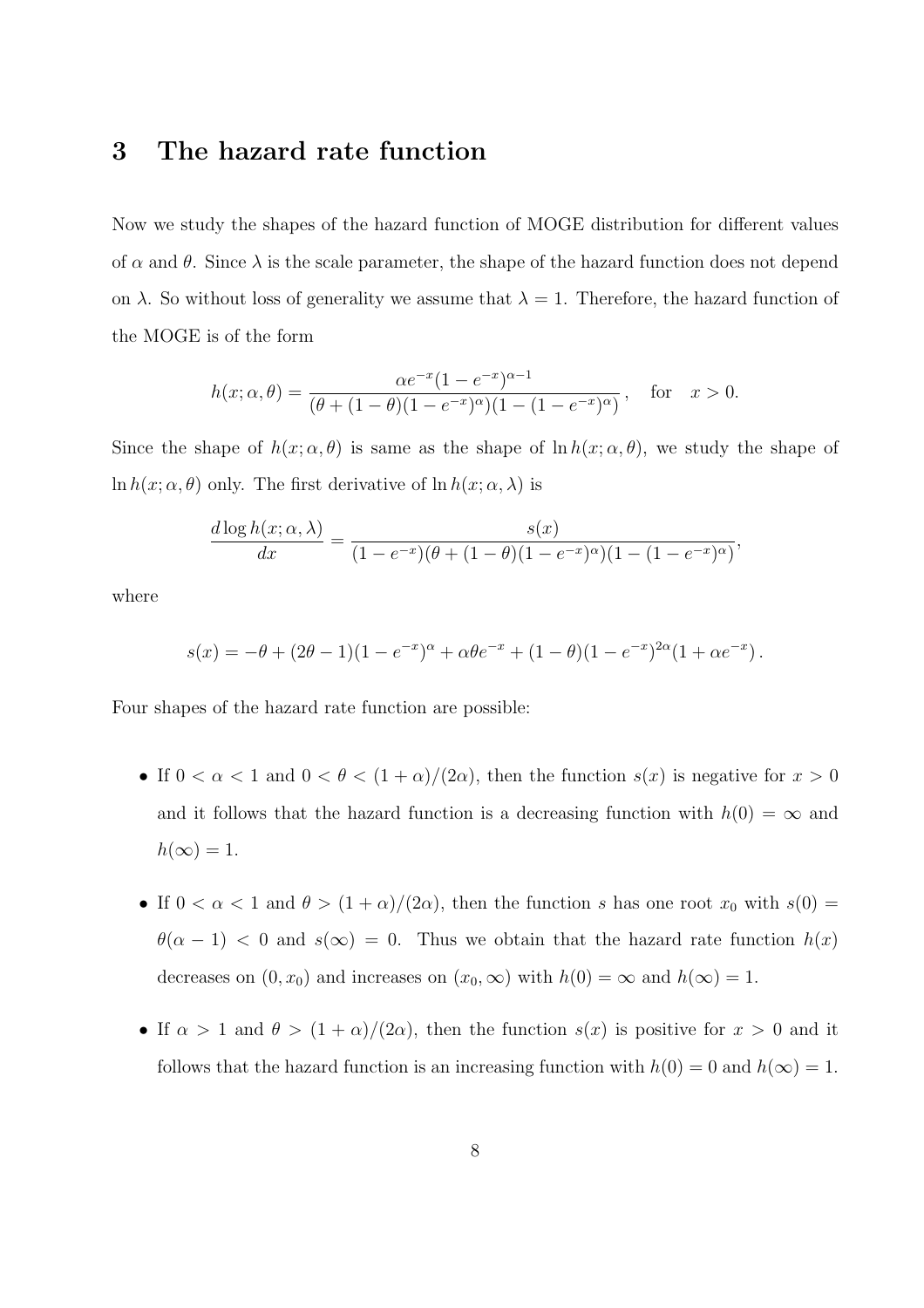• If  $\alpha > 1$  and  $0 < \theta < (1 + \alpha)/(2\alpha)$ , then the function  $s(x)$  has one root  $x_0$  with  $s(0) = \theta(\alpha - 1) > 0$  and  $s(\infty) = 0$ . Thus we obtain that the hazard function  $h(x)$ increases on  $(0, x_0)$  and decreases on  $(x_0, \infty)$  with  $h(0) = 0$  and  $h(\infty) = 1$ .

In comparison with the hazard rate function of the Weibull, gamma or GE distributions, the hazard rate function of the proposed MOGE distribution has two more possible shapes. Therefore it becomes more flexible for analyzing lifetime data. Some possible shapes of the hazard function  $h(x; \alpha, \theta)$  for different values of  $\alpha$  and  $\theta$ , are presented in Figure 2.



Figure 2: The hazard function of the MOGE distribution for different values of  $\alpha$  and  $\theta$ when  $\lambda = 1$ . (i)  $\alpha = 0.5$ ,  $\theta = 0.5$ , (ii)  $\alpha = 0.5$ ,  $\theta = 2.0$ , (iii)  $\alpha = 1.5$ ,  $\theta = 0.5$ , (iv)  $\alpha = 1.5$ ,  $\theta = 2.0.$ 

Let us derive now the reverse hazard rate function. As was noted in Raqab and Kundu (2008), the reverse hazard rate function is useful in constructing the information matrix and in estimating the survival function for censored data. The reverse hazard function of MOGE distribution is given as

$$
r(x) = \frac{g(x)}{G(x)} = \frac{\alpha \theta e^{-x}}{(1 - e^{-x})(\theta + (1 - \theta)(1 - e^{-x})^{\alpha})}, \ x, \alpha, \lambda, \theta > 0.
$$

The reverse hazard rate function decreases on  $(0, \infty)$  with  $r(0) = \infty$  and  $r(\infty) = 0$ . We can see that the reverse hazard function for  $\theta \neq 1$  is not a linear function of  $\alpha$  as the reverse hazard function of GE distribution.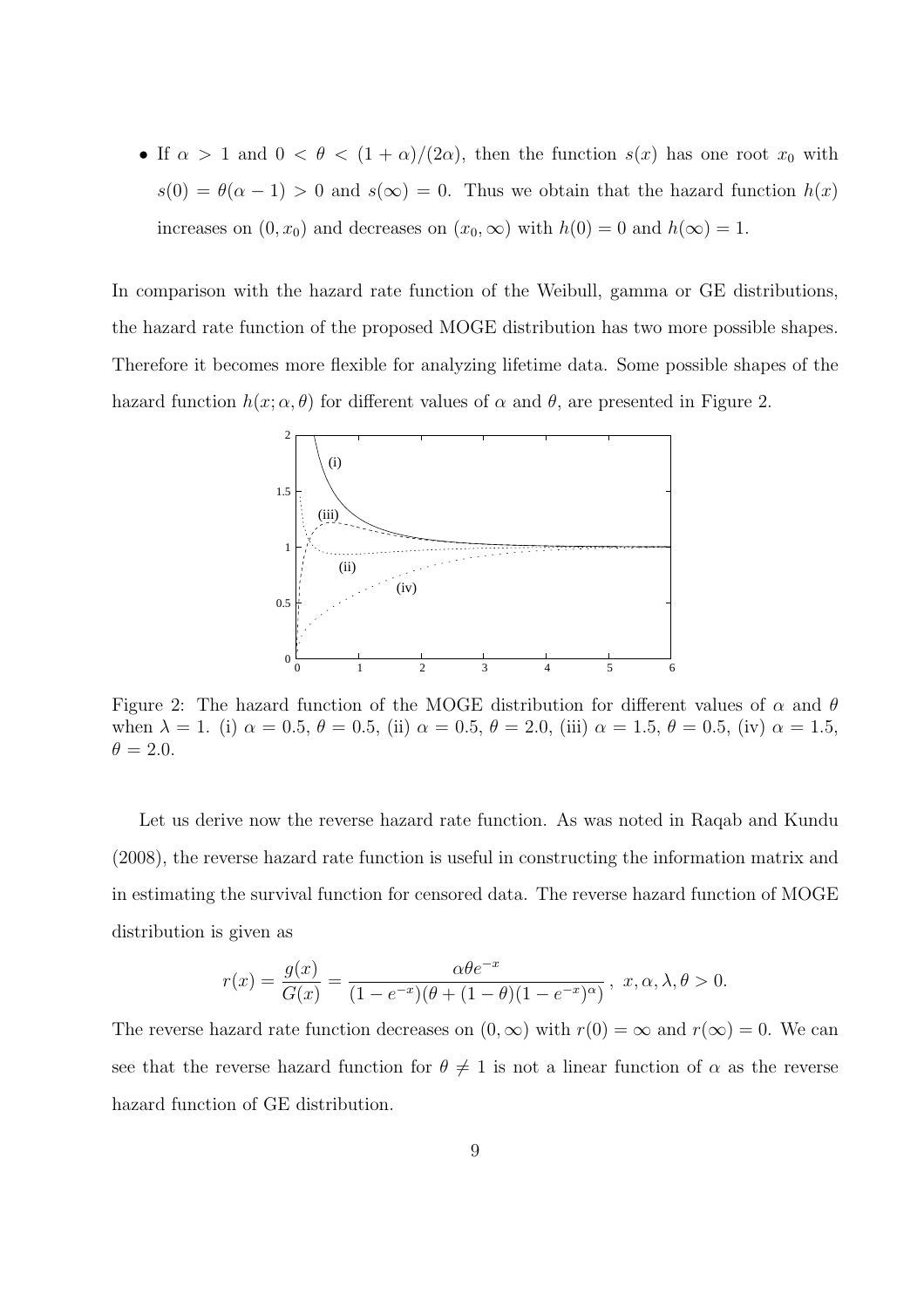## 4 Moments

In this section we derive the *n*-th moments of a random variable  $X \sim \text{MOGE}(\alpha, \lambda, \theta)$ . Let  $Y_{\alpha,\lambda} \sim \text{GE}(\alpha,\lambda)$ . We will first consider the case  $0 < \theta < 2$ . By using (3), we obtain that the  $n$ -th moment of a random variable X as

$$
E(X^n) = \theta \sum_{k=0}^{\infty} \sum_{j=0}^{k} (-1)^j (1-\theta)^k {k+1 \choose j+1} E(Y^n_{\alpha(j+1),\lambda}). \tag{5}
$$

Nadarajah and Kotz (2006) derived the *n*-th moment of a random variable  $Y_{\alpha,\lambda}$  as

$$
E(Y_{\alpha,\lambda}^n) = \frac{\alpha(-1)^n}{\lambda^n} \frac{\partial^n}{\partial p^n} B(\alpha, p)|_{p=1}.
$$
\n(6)

Here for  $u > 0$  and  $v > 0$ ,  $B(u, v)$  is the beta function defined as follows:  $B(u, v) =$  $\int_1^1$  $\int_0^1 x^{u-1}(1-x)^{v-1}dx$ . Now by combining (5) and (6), the *n*-th moment of a random variable X can be calculated as

$$
E(X^{n}) = \frac{\alpha \theta(-1)^{n}}{\lambda^{n}} \sum_{k=0}^{\infty} \sum_{j=0}^{k} \frac{(-1)^{j} (1-\theta)^{k} (k+1)!}{j! (k-j)!} \frac{\partial^{n}}{\partial p^{n}} B(\alpha(j+1), p) \Big|_{p=1}.
$$

In particular, the expectation is

$$
E(X) = \frac{\theta}{\lambda} \sum_{k=0}^{\infty} \sum_{j=0}^{k} (-1)^k (1-\theta)^k {k+1 \choose j+1} [\Psi(\alpha(j+1)+1) - \Psi(1)],
$$

and the second moment is

$$
E(X^{2}) = \frac{\theta}{\lambda^{2}} \sum_{k=0}^{\infty} \sum_{j=0}^{k} (-1)^{k} (1 - \theta)^{k} {k+1 \choose j+1} \left[ \Psi^{2}(1) + \Psi'(1) -2\Psi(1)\Psi(\alpha(j+1)+1) - \Psi'(\alpha(j+1)+1) + \Psi^{2}(\alpha(j+1)+1) \right],
$$

where  $\Psi(x) = \frac{d \log \Gamma(x)}{dx}$  is the Euler's psi function.

Similarly for the case  $\theta > 1/2$ , it can be shown in this case that the *n*-th moment of a random variable X can be calculated as

$$
E(X^{n}) = \frac{\alpha(-1)^{n}}{\theta \lambda^{n}} \sum_{k=0}^{\infty} \left(1 - \frac{1}{\theta}\right)^{k} (k+1) \frac{\partial^{n}}{\partial p^{n}} B(\alpha(k+1), p)|_{p=1},
$$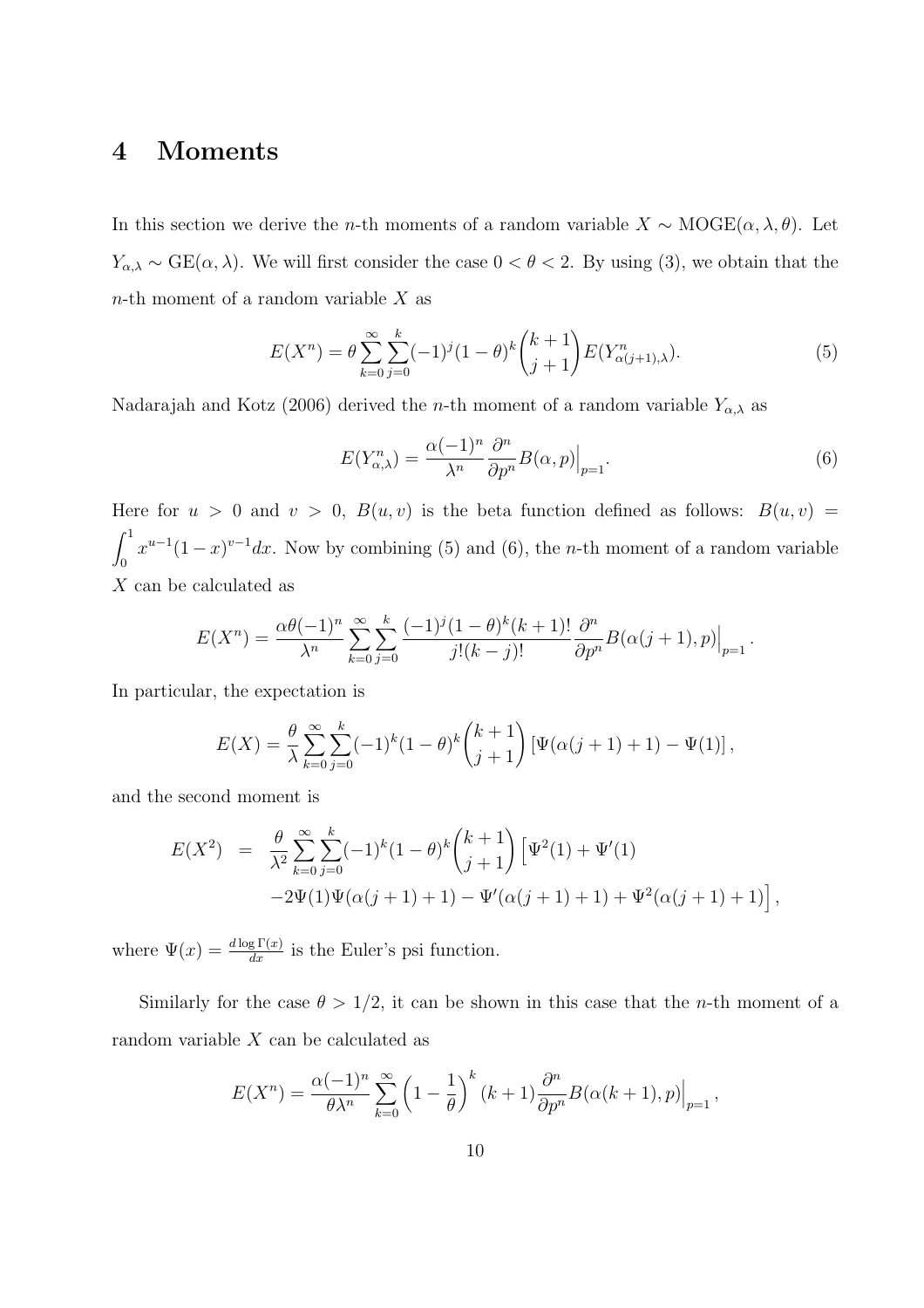see Barreto-Souza et al. (2013). The first two moments can be written as

$$
E(X) = \frac{1}{\theta\lambda} \sum_{k=0}^{\infty} (1 - \theta^{-1})^k \left[ \Psi(\alpha(k+1) + 1) - \Psi(1) \right],
$$

and the second moment is

$$
E(X^{2}) = \frac{1}{\theta\lambda^{2}} \sum_{k=0}^{\infty} (1 - \theta^{-1})^{k} \left[ \Psi^{2}(1) + \Psi'(1) - 2\Psi(1)\Psi(\alpha(k+1) + 1) - \Psi'(\alpha(k+1) + 1) + \Psi^{2}(\alpha(k+1) + 1) \right].
$$

## 5 Order statistics

In this section we consider the order statistics  $X_{1:n}$ ,  $X_{2:n}$ , ...,  $X_{n:n}$ , from a random sample  $X_1, X_2, \ldots, X_n$  from the MOGE distribution. Let us derive the density function of the *i*-th order statistics  $X_{i:n}$ ,  $1 \leq i \leq n$ . We have that

$$
g_{i:n}(x) = \frac{n!}{(i-1)!(n-i)!} \cdot g(x)(G(x))^{i-1}(1-G(x))^{n-i}
$$
  
= 
$$
\frac{n!}{(i-1)!(n-i)!} \cdot \frac{\alpha \lambda \theta^{n-i+1} e^{-\lambda x} (1-e^{-\lambda x})^{\alpha i-1} (1-(1-e^{-\lambda x})^{\alpha})^{n-i}}{(\theta + (1-\theta)(1-e^{-\lambda x})^{\alpha})^{n+1}}.
$$

This density function can be represented as an infinite weighted sum of beta generalized exponential density function. Consider the case when  $\theta > 1/2$ . Using the series expansion  $(1-z)^{-k} = \sum_{j=0}^{\infty}$  $\Gamma(k+j)$  $\frac{\Gamma(k+j)}{j!\Gamma(k)} z^j$ ,  $k > 0$ , we obtain the representation

$$
g_{i:n}(x) = \frac{1}{\theta^i} \sum_{j=0}^{\infty} {i+j-1 \choose j} \left(1 - \frac{1}{\theta}\right)^j f_{BGE}(x; i+j, n-i+1, \lambda, \alpha).
$$

Similarly, in the case  $0 < \theta < 2$ , we obtain the representation

$$
g_{i:n}(x) = \theta^{n-i+1} \sum_{j=0}^{\infty} {n+j-i \choose j} (1-\theta)^j f_{BGE}(x;i,n+j-i+1,\lambda,\alpha).
$$

Barreto-Souza *et al.* (2010) derived the moments of the *i*-th order statistics from beta generalized exponential distribution. Let  $\mu_{i:n}^r(a, b)$  represents the r-th moment of the *i*-th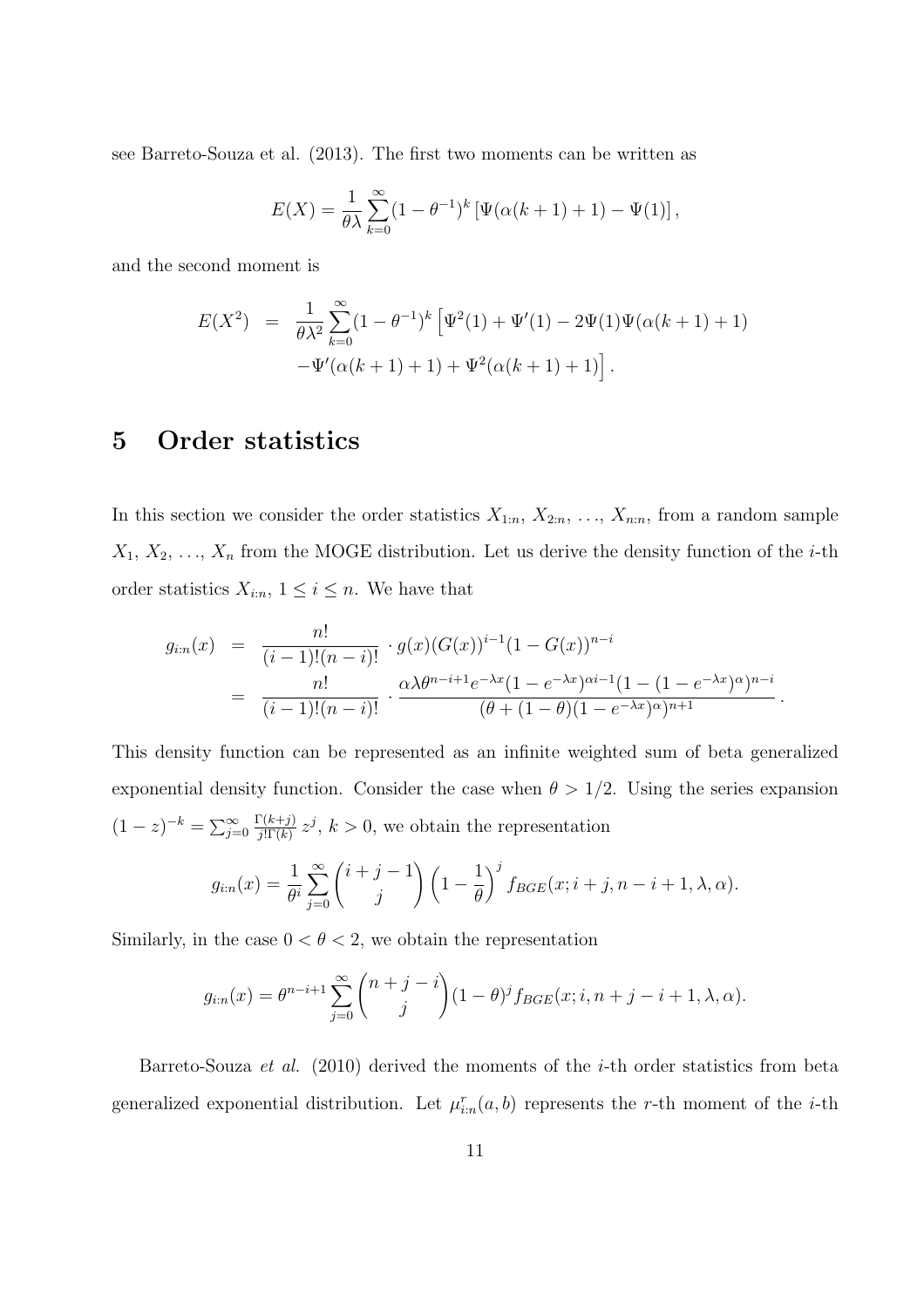order statistics from the  $BGE(a, b, \lambda, \alpha)$  distribution. Then the r-th moment of the *i*-th order statistics from the MOGE distribution can be derived as

$$
E(X_{i:n}^r) = \begin{cases} \frac{1}{\theta^i} \sum_{j=0}^{\infty} {\binom{i+j-1}{j}} \left(1 - \frac{1}{\theta}\right)^j \mu_{i:n}^r (i+j, n-i+1), & \theta > 1/2, \\ \theta^{n-i+1} \sum_{j=0}^{\infty} {\binom{n+j-i}{j}} (1 - \theta)^j \mu_{i:n}^r (i, n+j-i+1), & 0 < \theta < 2, \end{cases}
$$

see Barreto-Souza et al. (2013).

Now we discuss the asymptotic distributions of the order statistics. First we consider the sample maxima  $X_{n:n}$ . Since  $G^{-1}(1) = \infty$ ,  $\lim_{x\to\infty} h(x) = \lambda$  and  $\lim_{x\to\infty} \frac{g'(x)}{g(x)} = -\lambda$ , the von Mises' condition (iii) from Theorem 8.3.3 Arnold, Balakrishnan and Nagaraja (1992) is satisfied. This implies that

$$
\frac{X_{n:n} - a_n}{b_n} \xrightarrow{d} e^{-e^{-x}}, \ x \in \mathbf{R},
$$

where the normalizing constants  $a_n$  and  $b_n$  can be derived by Theorem 8.3.4 (iii) Arnold, Balakrishnan and Nagaraja (1992).

Second we consider the sample minimum  $X_{1:n}$ . Since  $G^{-1}(0) = 0$  and  $\lim_{\varepsilon \to 0+} \frac{G(\varepsilon x)}{G(\varepsilon)} = x^{\alpha}$ , we obtain from Theorem 8.3.6 (ii) Arnold, Balakrishnan and Nagaraja (1992) that

$$
\frac{X_{1:n} - a_n^*}{b_n^*} \xrightarrow{d} 1 - e^{-(-x)^{\alpha}}, \ x < 0, \alpha > 0,
$$

where  $a_n^* = 0$  and  $b_n^* = G^{-1}(1/n)$ .

Finally, the asymptotic distribution of the order statistics  $X_{n-i+1:n}$  follows from the asymptotic distribution of the sample maxima. Thus

$$
\frac{X_{n-i+1:n} - a_n}{b_n} \xrightarrow{d} e^{-e^{-x}} \sum_{j=0}^{i-1} \frac{e^{-jx}}{j!}, \ x \in \mathbf{R},
$$

where  $a_n$  and  $b_n$  are the normalizing constants derived by Theorem 8.3.4 (iii) Arnold, Balakrishnan and Nagaraja (1992)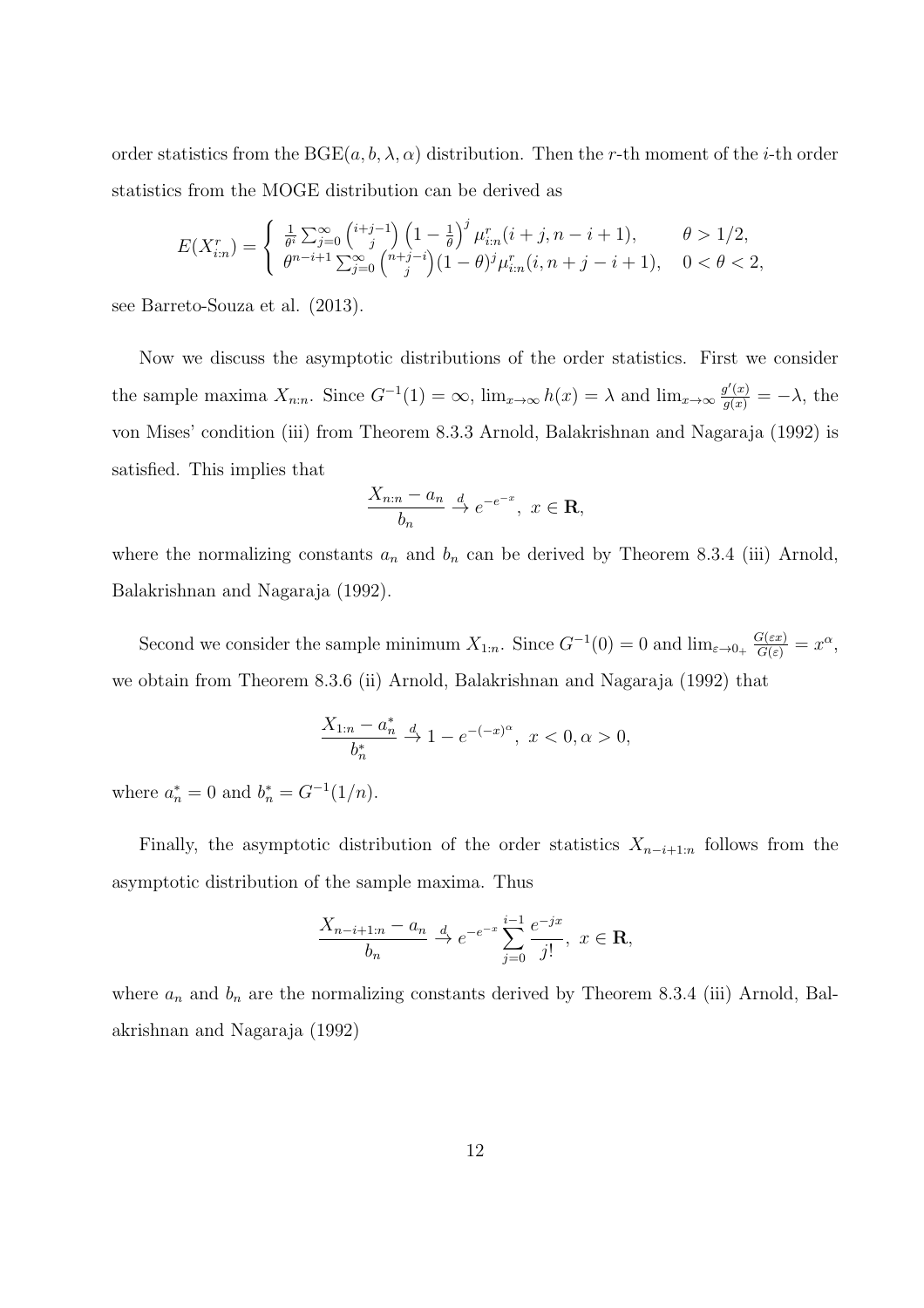## 6 Rényi entropy

The entropy is a measure of diversity, uncertainty or randomness of a system. A popular entropy is the Rényi entropy, see Rènyi (1961), which generalizes the well known Shannon entropy.

The Rényi entropy is given by  $I_R(\xi) = \frac{1}{1-\xi}$  $\log \int_0^\infty g^\xi(x) dx$ , where  $\xi > 0$  and  $\xi \neq 1$ . For  $\theta > 1/2$  the function  $g^{\xi}(x)$  can be expanded as

$$
g^{\xi}(x) = \frac{\lambda^{\xi} \alpha^{\xi}}{\theta^{\xi}} \sum_{j=0}^{\infty} \frac{\Gamma(2\xi + j)}{\Gamma(2\xi)j!} \left(1 - \frac{1}{\theta}\right)^{j} e^{-\lambda \xi x} (1 - e^{-\lambda x})^{\xi(\alpha - 1) + \alpha j}.
$$

Now using the fact that  $\int_0^\infty e^{-\lambda \xi x} (1 - e^{-\lambda x})^{\xi(\alpha - 1) + \alpha j} dx = \lambda^{-1} B(\xi, \xi(\alpha - 1) + \alpha j + 1)$ , we obtain that for  $\theta > 1/2$  the Rényi entropy is

$$
I_R(\xi) = \frac{1}{1-\xi} \log \left\{ \frac{\lambda^{\xi-1} \alpha^{\xi}}{\theta^{\xi}} \sum_{j=0}^{\infty} \frac{\Gamma(2\xi+j)}{\Gamma(2\xi)j!} \left(1 - \frac{1}{\theta}\right)^j B(\xi, \xi(\alpha-1) + \alpha j + 1) \right\}.
$$

Let us consider the case when  $0 < \theta < 2$ . The the function  $g^{\xi}(x)$  can be expanded as

$$
g^{\xi}(x) = \lambda^{\xi} \alpha^{\xi} \theta^{\xi} \sum_{j=0}^{\infty} \sum_{k=0}^{j} \frac{\Gamma(2\xi + j)}{\Gamma(2\xi)j!} {j \choose k} (-1)^{k} (1 - \theta)^{j} e^{-\lambda \xi x} (1 - e^{-\lambda x})^{\xi(\alpha - 1) + \alpha k},
$$

which implies that the Rényi entropy for  $0 < \theta < 1$  is

$$
I_R(\xi) = \frac{1}{1-\xi} \log \left\{ \lambda^{\xi-1} \alpha^{\xi} \theta^{\xi} \sum_{j=0}^{\infty} \sum_{k=0}^{j} \frac{\Gamma(2\xi+j)}{\Gamma(2\xi)j!} {j \choose k} (-1)^k \times (1-\theta)^j B(\xi, \xi(\alpha-1) + \alpha k + 1) \right\}.
$$

A special case of the Rényi entropy is the Shannon entropy defined as  $E(-\log g(X))$ , where X is a random variable. The Shannon entropy represents the limit of  $I_R(\xi)$  when  $\xi \uparrow 1$ . If we suppose that a random variable X has the MOGE, then the Shannon entropy is  $E(-\log g(X)) = -\log(\alpha \lambda \theta) + \lambda E(X) - (\alpha - 1)E(\log(1 - e^{-\lambda X}) + 2E(\log(\theta + (1 - \theta)(1 - e^{-\lambda X})^{\alpha}))$ Replacing  $E(\log(1-e^{-\lambda X}) = \log \theta/(2(1-\theta))$  and  $E(\log(\theta+(1-\theta)(1-e^{-\lambda X})^{\alpha}) = 1 + \log \theta/(1-\theta)$  $\theta$ ) in the last equation, we obtain that the Shannon entropy is

$$
E(-\log g(X)) = 2 - \log(\alpha \lambda) + \lambda E(X) + \frac{(\alpha \theta + 1) \log \theta}{\alpha (1 - \theta)}
$$

.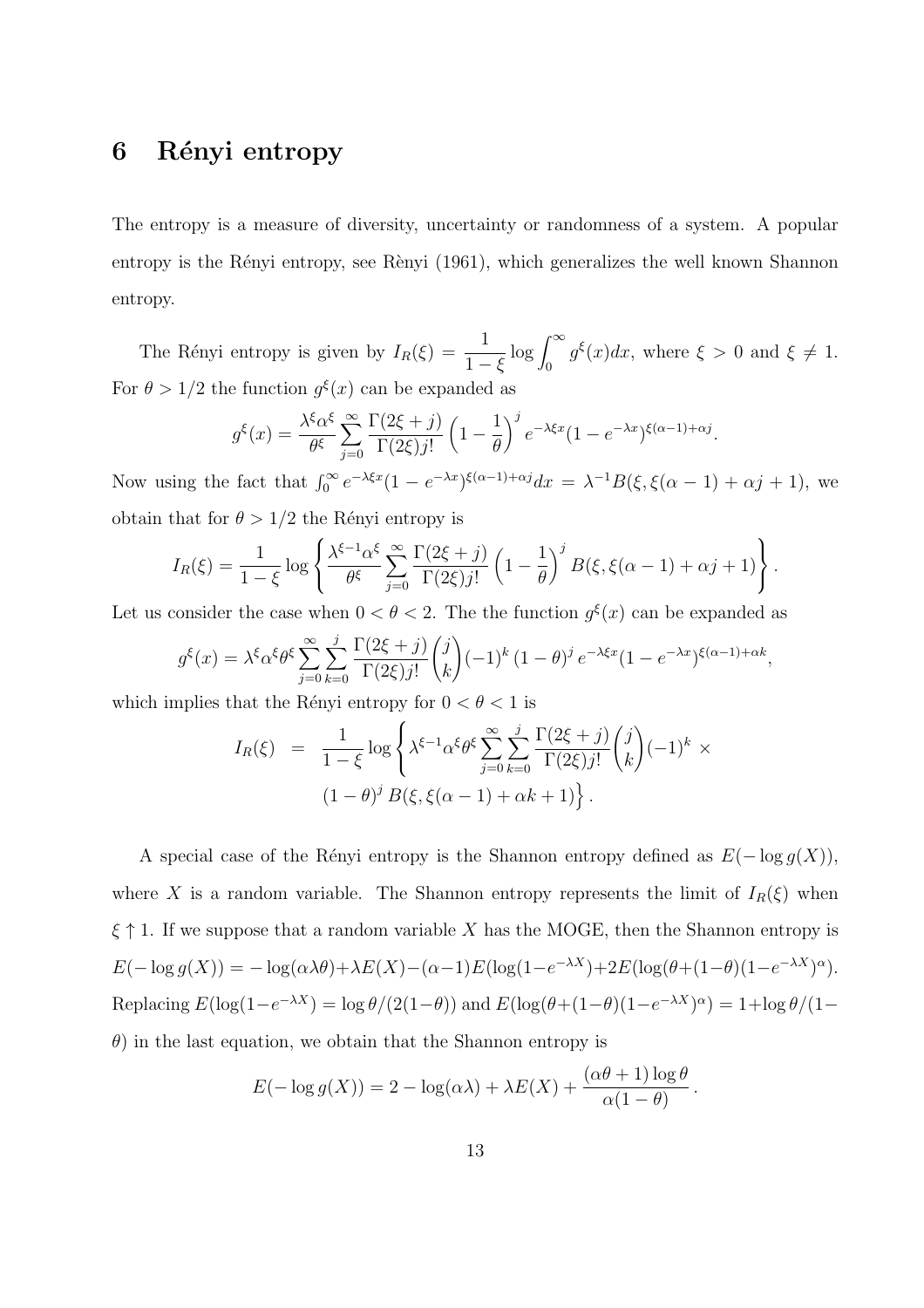## 7 Random minima, maxima and different ordering relations

In reliability and survival analysis the occurrence of a series or parallel system with random number of components is very common, see for example Hazra et al. (2014). In many agricultural and biological experiments it is impossible to have a fixed sample size as some of the observations often get lost due to different reasons. In many situations the sample size may depend on the occurrence of some specific event, which makes the sample size random. For example, a common dose of radiation is given to a group of animals, often the interest is in the times that the first and last expire, see Consul (1984). In actuarial science, the claims received by an insurer in a certain time interval often make up of a sample of random size, and the largest claim amount is of chief interest there, see Li and Zuo (2004). It has already been observed that the proposed MOGE distribution can be obtained as the random minima or random maxima of the GE distributions depending on  $0 < \theta < 1$  or  $1 < \theta < \infty$ . Therefore, the proposed model may be used quite effectively in these cases. In this section we establish different results based on this property.

Let us recall the following definitions. Suppose  $U$  and  $V$  be two continuous random variables with PDFs  $f_U$  and  $f_V$ , respectively. The corresponding cumulative distribution functions (CDF) will be denoted by  $F_U$  and  $F_V$ , respectively. The random variable U is said to be smaller than the random variable  $V$  in the likelihood ratio ordering (denoted by  $U \leq_{lr} V$ ) if  $f_U(x) f_V(y) \geq f_U(y) f_V(x)$ , for all  $0 < x \leq y < \infty$ . The random variable U is said to be smaller than the random variable V in stochastic order (denoted by  $U \leq_{st} V$ ) if  $P(U \ge x) \le P(V \ge x)$ , for all  $x > 0$ . The random variable U is said to be smaller than the random variable V in dispersive order (denoted by  $U \leq_{disp} V$ ) if  $F_U^{-1}(\beta) - F_U^{-1}(\alpha) \leq$  $F_V^{-1}(\beta) - F_V^{-1}(\alpha)$ , for all  $0 < \alpha \leq \beta < 1$ . The random variable U is said to be smaller than the random variable V in hazard rate order (denoted by  $U \leq_{hr} V$ ), if  $P(V > x)/P(U > x)$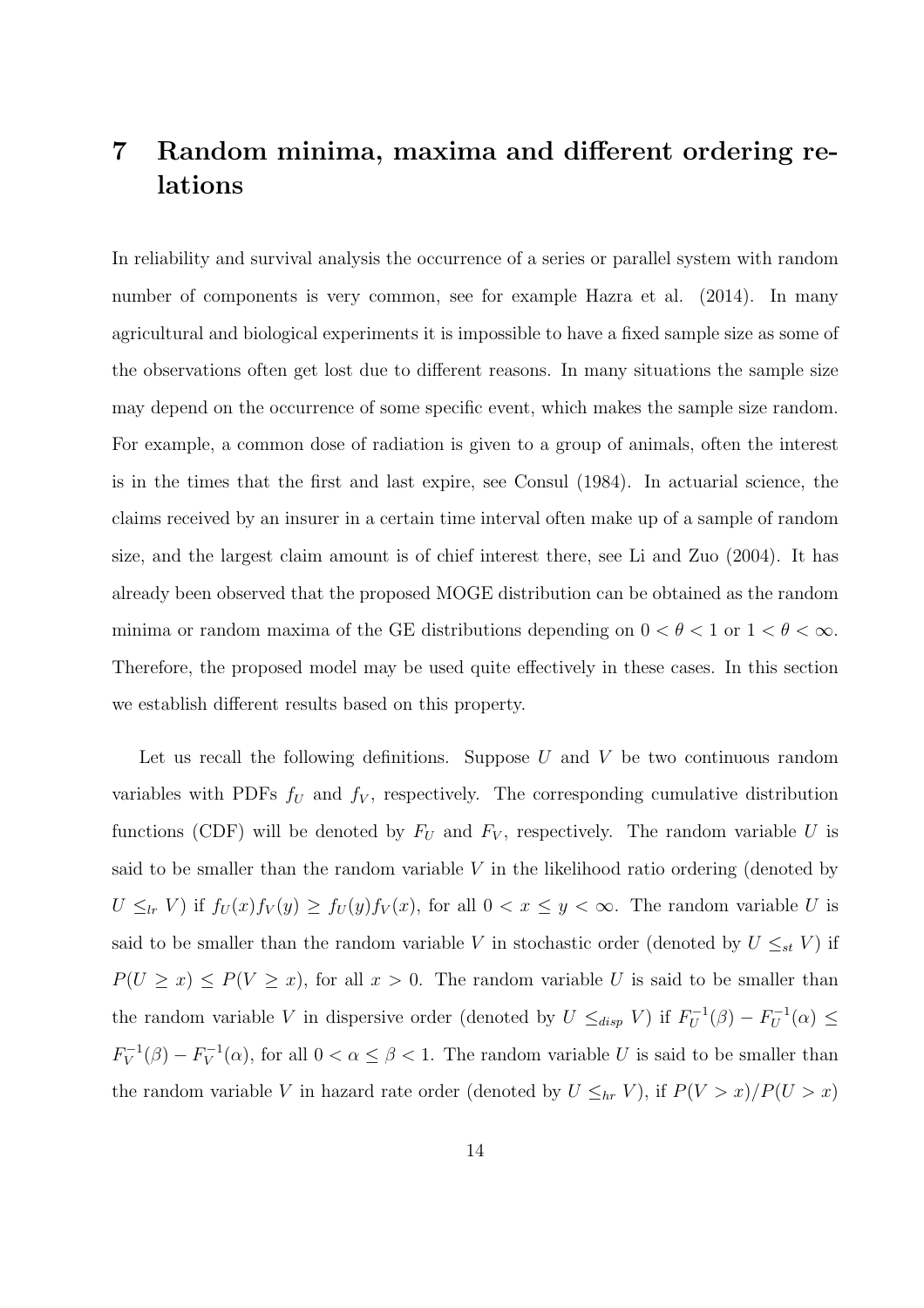is an increasing function of x. The random variable  $U$  is said to be smaller than the random variable V in the convex transform order (denoted by  $U \leq_c V$ ), if  $F_V^{-1}F_U$  is a convex function in  $(0, \infty)$ . Further, the random variable U is said to be smaller than the random variable V in star order (denoted by  $U \leq_* V$ ), if  $F_V^{-1}F_U(x)/x$  is an increasing function of  $x \in (0, \infty)$ . We have the following results.

RESULT 1: Let  $X \sim \text{GE}(\alpha, \lambda)$ ,  $Y \sim \text{MOGE}(\alpha, \lambda, \theta)$ ,  $Z \sim \text{MOGE}(\alpha, \lambda, 1/\theta)$ , where  $\alpha > 0$ ,  $\lambda > 0$  and  $0 < \theta < 1$ , then

$$
Y \leq_{lr} X \leq_{lr} Z.
$$

PROOF: The result mainly follows from Corollary 2.5 of Shaked and Wong (1997).

RESULT 2:

- (a) If  $Y_1 \sim \text{MOGE}(\alpha_1, \lambda, \theta)$  and  $Y_2 \sim \text{MOGE}(\alpha_2, \lambda, \theta)$ , where  $0 < \alpha_1 < \alpha_2$ ,  $\theta > 0$  and  $\lambda > 0$ , then  $Y_1 \leq_{st} Y_2$ .
- (b) If  $Y_1 \sim \text{MOGE}(\alpha, \lambda_1, \theta)$  and  $Y_2 \sim \text{MOGE}(\alpha, \lambda_2, \theta)$ , where  $0 < \lambda_1 < \lambda_2$ ,  $\theta > 0$  and  $\alpha > 0$ , then  $Y_2 \leq_{st} Y_1$ .

PROOF: Note that if  $U \sim \text{GE}(\alpha_1, \lambda)$  and  $V \sim \text{GE}(\alpha_2, \lambda)$ , then for  $\alpha_1 \leq \alpha_2$ ,  $U \leq_{st} V$ . Similarly, if  $U \sim \text{GE}(\alpha, \lambda_1)$  and  $V \sim \text{GE}(\alpha, \lambda_2)$ , then for  $\lambda_1 \leq \lambda_2$ ,  $V \leq_{st} U$ . Hence both (a) and (b) follow using Theorem 3.1 of Shaked and Wong (1997).

RESULT 3:

- (a) If  $Y_1 \sim \text{MOGE}(\alpha_1, \lambda, \theta)$  and  $Y_2 \sim \text{MOGE}(\alpha_2, \lambda, \theta)$ , where  $0 < \alpha_1 < \alpha_2$ ,  $\theta > 0$  and  $\lambda > 0$ , then  $Y_1 \leq_{disp} Y_2$ .
- (b) If  $Y_1 \sim \text{MOGE}(\alpha_1, \lambda, \theta)$  and  $Y_2 \sim \text{MOGE}(\alpha_2, \lambda, \theta)$ , where  $0 < \alpha_1 < \alpha_2$ ,  $\theta > 0$  and  $\lambda > 0$ , then  $Y_1 \leq_{hr} Y_2$ .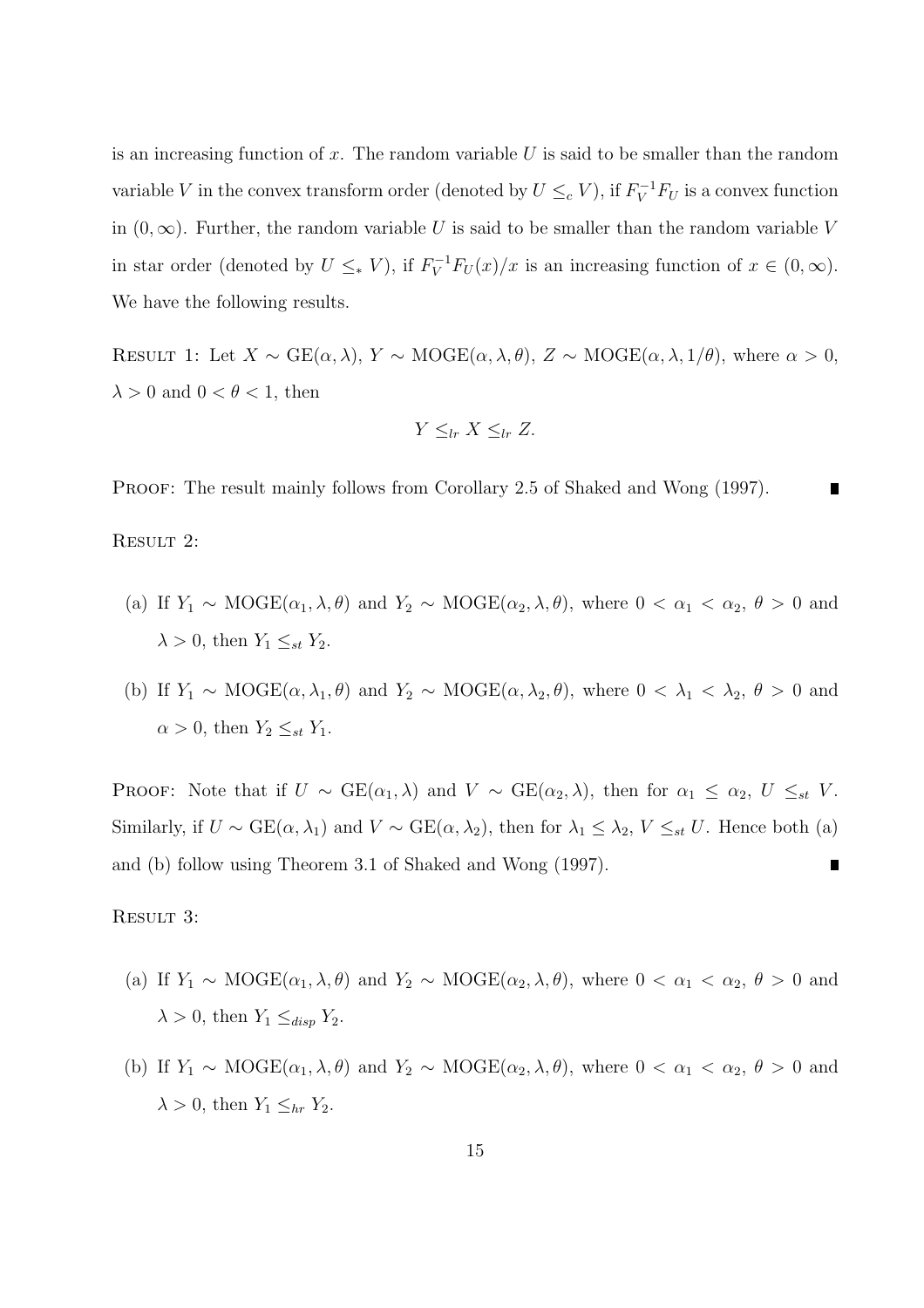PROOF: Suppose  $U \sim \text{GE}(\alpha_1, \lambda)$  and  $V \sim \text{GE}(\alpha_2, \lambda)$ , then for  $\alpha_1 \leq \alpha_2$ ,  $U \leq_{disp} V$  and  $U \leq_{hr} V$ , see Gupta and Kundu (1999). Hence (a) and (b) follow using Theorem 3.2 and Theorem 3.3, respectively of Shaked and Wong (1997).

Result 4:

- (a) If  $Y_1 \sim \text{MOGE}(\alpha_1, \lambda, \theta)$  and  $Y_2 \sim \text{MOGE}(\alpha_2, \lambda, \theta)$ , where  $0 < \alpha_1 < \alpha_2$ ,  $\theta > 0$  and  $\lambda > 0$ , then  $Y_1 \leq_c Y_2$ .
- (b) If  $Y_1 \sim \text{MOGE}(\alpha_1, \lambda, \theta)$  and  $Y_2 \sim \text{MOGE}(\alpha_2, \lambda, \theta)$ , where  $0 < \alpha_1 < \alpha_2$ ,  $\theta > 0$  and  $\lambda > 0$ , then  $Y_1 \leq Y_2$ .

PROOF: Suppose  $U \sim \text{GE}(\alpha_1, \lambda)$  and  $V \sim \text{GE}(\alpha_2, \lambda)$ , then for  $\alpha_1 \leq \alpha_2$ ,  $U \leq_c V$ , see Gupta and Kundu (1999). Hence (a) follows using Theorem 2 (a) of Bartoszewicz (2001). Since convex ordering implies start ordering, (b) follows from (a). П

## 8 Estimation

In this section we consider the maximum likelihood estimation of the unknown parameters based on a complete sample. Let us assume that we have a sample of size n, namely  $\{x_1,$  $\cdots$ ,  $x_n$ } from MOGE( $\alpha$ ,  $\lambda$ ,  $\theta$ ) distribution. The log-likelihood function is given by

$$
l(\alpha, \theta, \lambda | Data) = \log L(\alpha, \theta, \lambda) = n \log(\alpha \lambda \theta) - \lambda \sum_{i=1}^{n} x_i + (\alpha - 1) \sum_{i=1}^{n} \log(1 - e^{-\lambda x_i})
$$

$$
-2 \sum_{i=1}^{n} \log(\theta + (1 - \theta)(1 - e^{-\lambda x_i})^{\alpha}).
$$

Normal equations can be obtained by taking the first derivatives of the log-likelihood function with respect to  $\lambda$ ,  $\alpha$  and  $\theta$  are equate them to zeros as follows;

$$
\frac{\partial \log L(\alpha, \theta, \lambda)}{\partial \lambda} = \frac{n}{\lambda} - \sum_{i=1}^{n} x_i + (\alpha - 1) \sum_{i=1}^{n} \frac{x_i e^{-\lambda x_i}}{1 - e^{-\lambda x_i}}
$$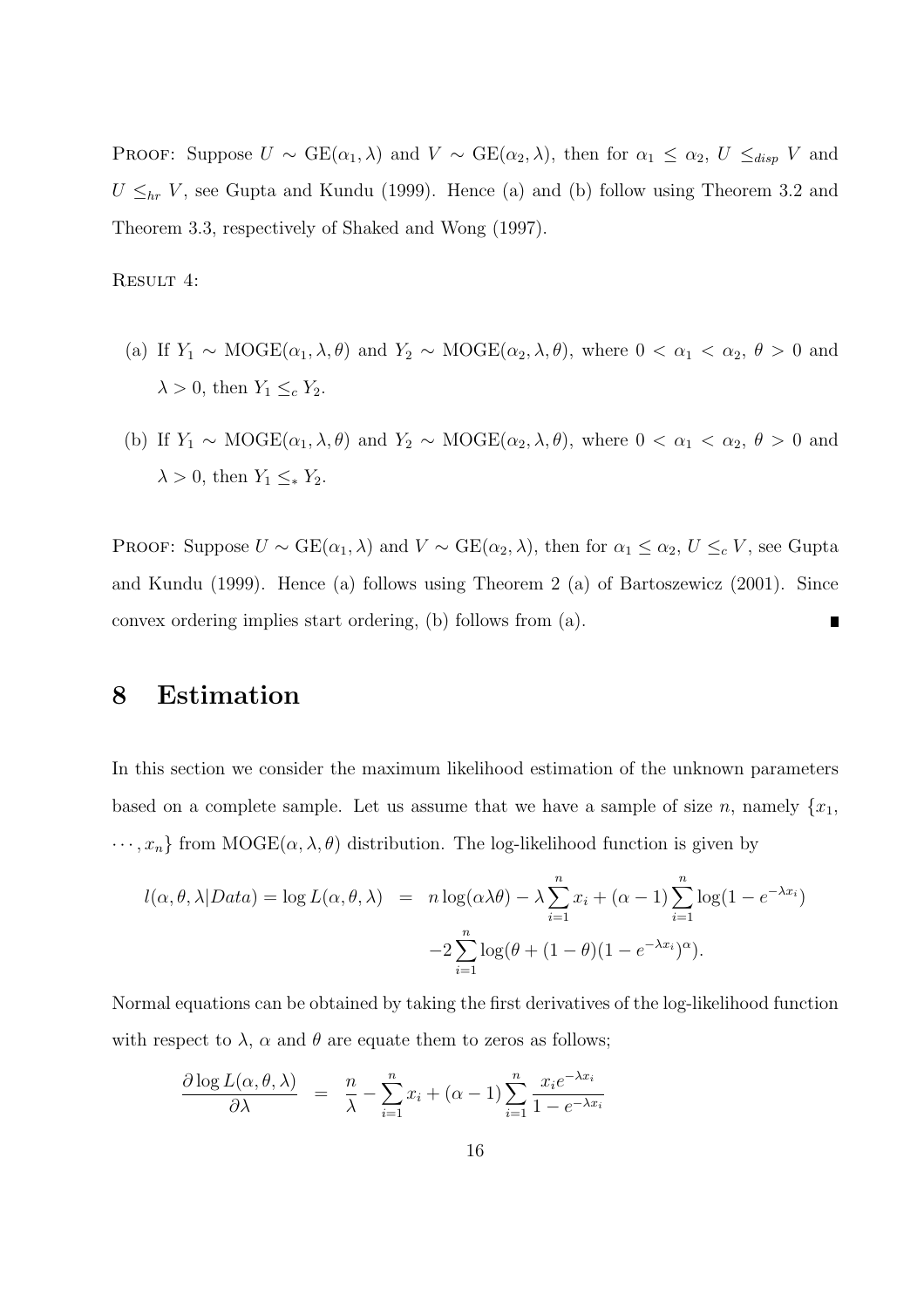$$
-2\alpha(1-\theta)\sum_{i=1}^{n} \frac{x_i e^{-\lambda x_i}(1 - e^{-\lambda x_i})^{\alpha-1}}{\theta + (1-\theta)(1 - e^{-\lambda x_i})^{\alpha}}
$$

$$
\frac{\partial \log L(\alpha, \theta, \lambda)}{\partial \alpha} = \frac{n}{\alpha} - \sum_{i=1}^{n} \log(1 - e^{-\lambda x_i}) + 2\theta \sum_{i=1}^{n} \frac{\log(1 - e^{-\lambda x_i})}{\theta + (1-\theta)(1 - e^{-\lambda x_i})^{\alpha}}
$$

$$
\frac{\partial \log L(\alpha, \theta, \lambda)}{\partial \theta} = \frac{n}{\theta} - 2\sum_{i=1}^{n} \frac{1 - (1 - e^{-\lambda x_i})^{\alpha}}{\theta + (1-\theta)(1 - e^{-\lambda x_i})^{\alpha}}.
$$

It is clear that the MLEs do not have explicit solutions, and the MLEs can be obtained by solving a three dimensional optimization process. We may use the standard Gauss-Newton or Newton-Raphson methods, but they have their usual problem of convergence. If the initial guesses are not close to the optimal value, the iteration may not converge, see for example Pradhan and Kundu (2014) for a recent reference on this issue on a related problem. Moreover, choosing a three dimensional initial guesses may not very simple in most of the practical situations. Before progressing further we present the following result related to the MLE.

If the parameters  $\lambda$  and  $\theta$  are known, the properties of the MLE of the parameter  $\alpha$ follow from the following theorem.

THEOREM 1: Let  $\alpha$  be the true value of the parameter. If  $0 < \theta < 1$ , then the equation  $\frac{\partial \log L(\alpha,\theta,\lambda)}{\partial \alpha} = 0$  has exactly one root. If  $\theta > 1$ , then the root of equation  $\frac{\partial \log L(\alpha,\theta,\lambda)}{\partial \alpha} = 0$  lies in the interval  $[(2\theta - 1)^{-1}\psi_{\lambda}^{-1}, \psi_{\lambda}^{-1}]$ , where  $\psi_{\lambda} = -n^{-1} \sum_{i=1}^{n} \log(1 - e^{-\lambda x_i}).$ 

**PROOF:** Let us first consider the case  $0 < \theta < 1$ . Then the function  $\frac{\partial \log L(\alpha, \theta, \lambda)}{\partial \alpha}$  is decreasing with  $\lim_{\alpha\to 0} \frac{\partial \log L(\alpha,\theta,\lambda)}{\partial \alpha} = \infty$  and  $\lim_{\alpha\to\infty} \frac{\partial \log L(\alpha,\theta,\lambda)}{\partial \alpha} = -n\psi_{\lambda} < 0$ . Thus it follows that exists exactly one root. Now consider the case  $\theta > 1$  and let  $w(\alpha; \lambda, \theta) = 2\theta \sum_{i=1}^{n}$  $\frac{\log(1-e^{-\lambda x_i})}{\theta+(1-\theta)(1-e^{-\lambda x_i})^{\alpha}}.$ The function w is increasing. We can see that  $\lim_{\alpha\to 0} w = 2\theta \sum_{i=1}^n \log(1 - e^{-\lambda x_i})$  and  $\lim_{\alpha \to \infty} w = 2 \sum_{i=1}^n \log(1 - e^{-\lambda x_i}).$  This implies that

$$
\frac{n}{\alpha} + (2\theta - 1) \sum_{i=1}^{n} \log(1 - e^{-\lambda x_i}) < \frac{\partial \log L(\alpha, \theta, \lambda)}{\partial \alpha} < \frac{n}{\alpha} + \sum_{i=1}^{n} \log(1 - e^{-\lambda x_i}).
$$

Then we obtain that  $\frac{\partial \log L(\alpha, \theta, \lambda)}{\partial \alpha} > 0$  for  $\alpha < (2\theta - 1)^{-1} \psi_{\lambda}^{-1}$  and  $\frac{\partial \log L(\alpha, \theta, \lambda)}{\partial \alpha} < 0$  for  $\alpha > \psi_{\lambda}^{-1}$ .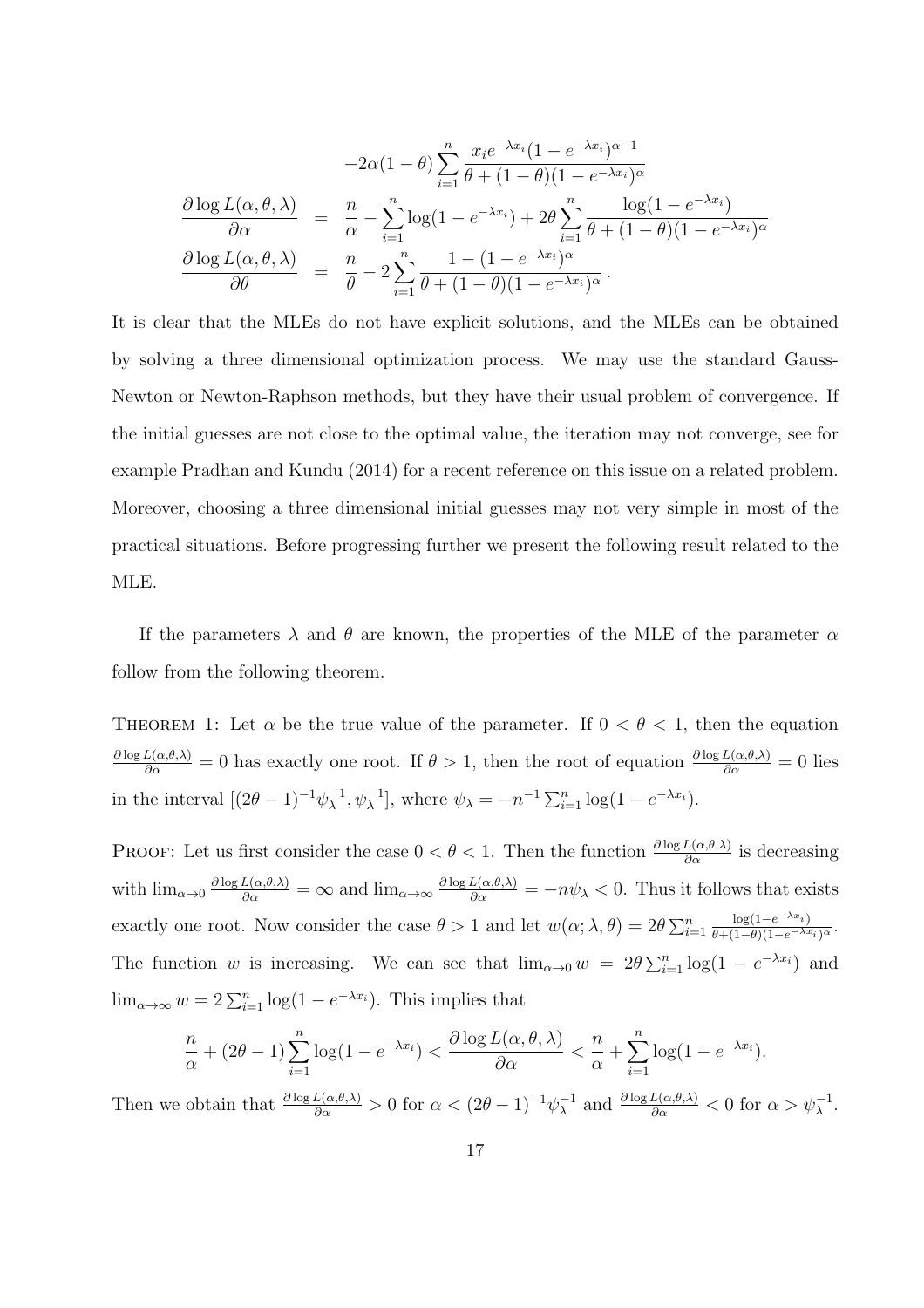This proves the theorem.

As it has been mentioned before that it is possible to use the standard three dimensional optimization algorithm to maximize the log-likelihood function (7). We propose a simple iterative technique to compute the MLEs of the unknown parameters, which avoids solving a three dimensional optimization process directly, it needs solving three one dimensional optimization problems. The idea comes from the following observations;

Let us consider the random variables  $X$  and  $Z$  with the following joint PDF

$$
f(x, z; \alpha, \lambda, \theta) = \frac{\alpha \lambda \theta z e^{-\lambda x} (1 - e^{-\lambda x})^{\alpha - 1}}{(1 - (1 - e^{-\lambda x})^{\alpha})^2} e^{-z(\theta - 1 + (1 - (1 - \exp(-\lambda x))^{\alpha})^{-1})}, \tag{7}
$$

It can be easily observed that the random variable X follows the Marshall-Olkin Generalized exponential distribution. Based on a random sample of size  $n$ , say  $\{x_i, z_i\}$  from (7), the loglikelihood function can be written as;

$$
\ln l(\alpha, \lambda, \theta; \text{ Data}, z_1, \cdots, z_n) = n \ln \alpha + n \ln \lambda + n \ln \theta + \sum_{i=1}^n \ln z_i - \lambda \sum_{i=1}^n x_i + (\alpha - 1) \sum_{i=1}^n \log(1 - e^{-\lambda x_i}) - 2 \sum_{i=1}^n \log(1 - (1 - e^{-\lambda x_i})^{\alpha}) - \sum_{i=1}^n z_i (\theta - 1 + (1 - (1 - e^{-\lambda x_i})^{\alpha})^{-1}).
$$
\n(8)

Note that the maximization of (8) with respect to  $\alpha, \lambda$  and  $\theta$  can be decoupled. The maximization of (8) with respect to  $\theta$  can be obtained as  $\theta =$ n  $\overline{\sum_{i=1}^n z_i}$ , and the maximization of (8) with respect to  $\alpha$  and  $\lambda$  can be obtained by maximizing  $g(\alpha, \lambda)$ , where

$$
g(\alpha, \lambda) = n \ln \alpha + n \ln \lambda - \lambda \sum_{i=1}^{n} x_i + (\alpha - 1) \sum_{i=1}^{n} \log(1 - e^{-\lambda x_i})
$$
  
-2
$$
\sum_{i=1}^{n} \log(1 - (1 - e^{-\lambda x_i})^{\alpha}) - \sum_{i=1}^{n} z_i (1 - (1 - e^{-\lambda x_i})^{\alpha})^{-1}.
$$
 (9)

The method proposed by Song, Fan and Kalbfleish (2005) can be used to maximize (9). The method was used by Kannan et al. (2010) in a similar problem, and it can be described as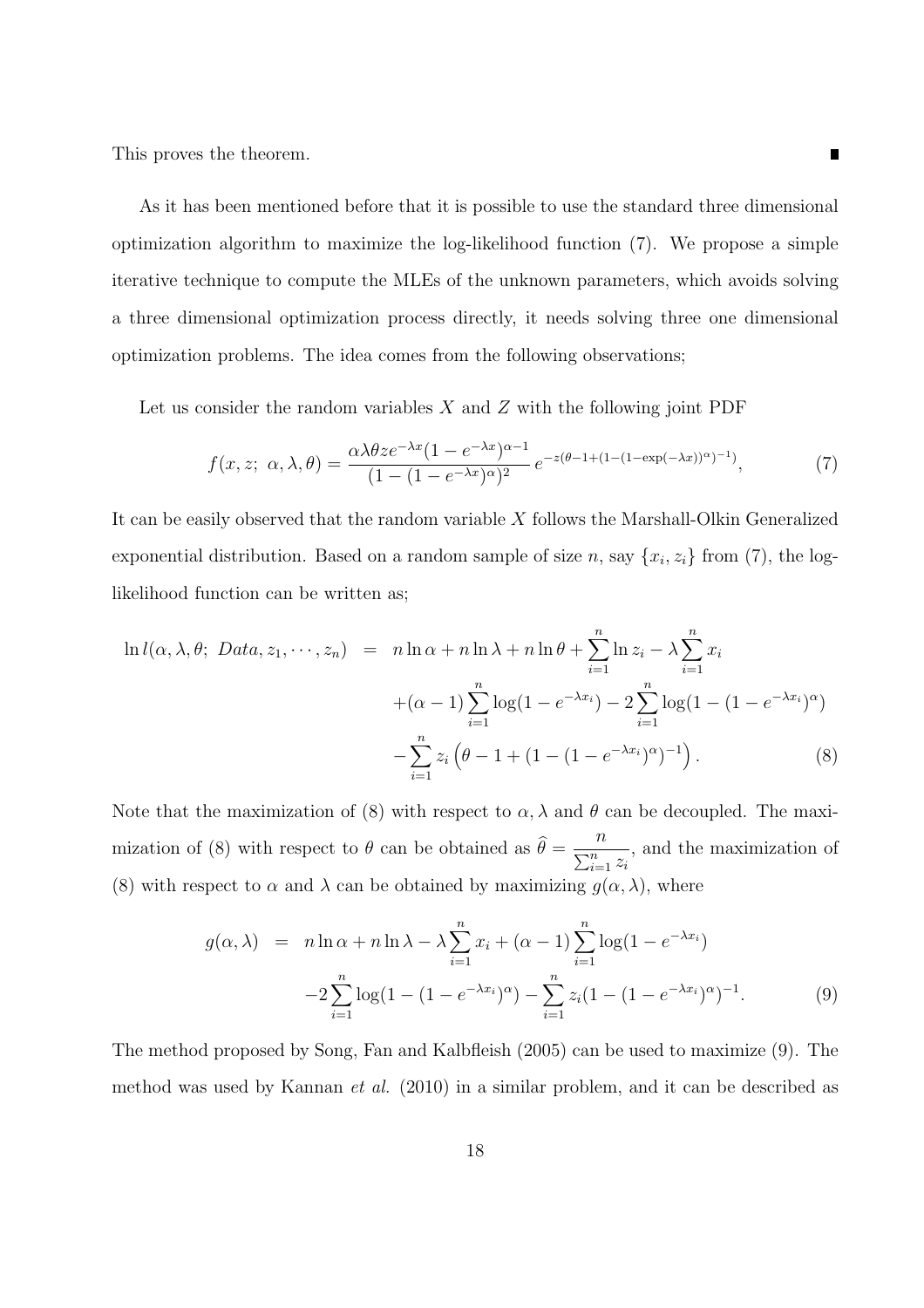follows. Let us write  $g(\alpha, \lambda)$  as;

$$
g(\alpha, \lambda) = g_1(\alpha, \lambda) + g_2(\alpha, \lambda), \qquad (10)
$$

where

$$
g_1(\alpha,\lambda) = n \ln \alpha + n \ln \lambda - \lambda \sum_{i=1}^n x_i + (\alpha - 1) \sum_{i=1}^n \log(1 - e^{-\lambda x_i}), \tag{11}
$$

and

$$
g_2(\alpha, \lambda) = -2 \sum_{i=1}^n \log(1 - (1 - e^{-\lambda x_i})^{\alpha}) - \sum_{i=1}^n z_i (1 - (1 - e^{-\lambda x_i})^{\alpha})^{-1}.
$$
 (12)

We need to solve

$$
g'(\alpha, \lambda) = g'_1(\alpha, \lambda) + g'_2(\alpha, \lambda) = 0 \quad \Leftrightarrow \quad g'_1(\alpha, \lambda) = -g'_2(\alpha, \lambda), \tag{13}
$$

Here 
$$
g'(\alpha, \lambda) = \left(\frac{\partial g(\alpha, \lambda)}{\partial \alpha}, \frac{\partial g(\alpha, \lambda)}{\partial \lambda}\right)
$$
. First solve  

$$
g'_1(\alpha, \lambda) = 0.
$$
 (14)

using the following fixed point type non-linear equation iteratively

$$
\lambda = \left(\frac{1}{n}\sum_{i=1}^{n} \frac{x_i e^{-\lambda x_i}}{(1 - e^{-\lambda x_i})} \left(1 + \frac{n}{\sum_{i=1}^{n} \ln(1 - e^{-\lambda x_i})}\right) + \frac{1}{n}\sum_{i=1}^{n} x_i\right)^{-1}.\tag{15}
$$

If  $\lambda^{(0)}$  is the solution of (15), then obtain

$$
\alpha^{(0)} = -\frac{n}{\sum_{i=1}^{n} \ln(1 - e^{-\lambda^{(0)}x_i})}.
$$
\n(16)

Now  $\alpha^{(1)}$  and  $\lambda^{(1)}$  can be obtained as the solution of the following

$$
g_1'(\alpha, \lambda) = -g_2(\alpha^{(0)}, \lambda^{(0)}), \tag{17}
$$

similarly,  $\alpha^{(2)}$  and  $\lambda^{(2)}$  can be obtained as the solution of the following

$$
g_1'(\alpha, \lambda) = -g_2(\alpha^{(1)}, \lambda^{(1)}), \tag{18}
$$

The iteration continues until converges. Note that the solution  $(\tilde{\alpha}, \lambda)$  of the following equation, for any arbitrary  $c_1$  and  $c_2$ 

$$
g_1'(\alpha,\lambda) = (c_1,c_2) \tag{19}
$$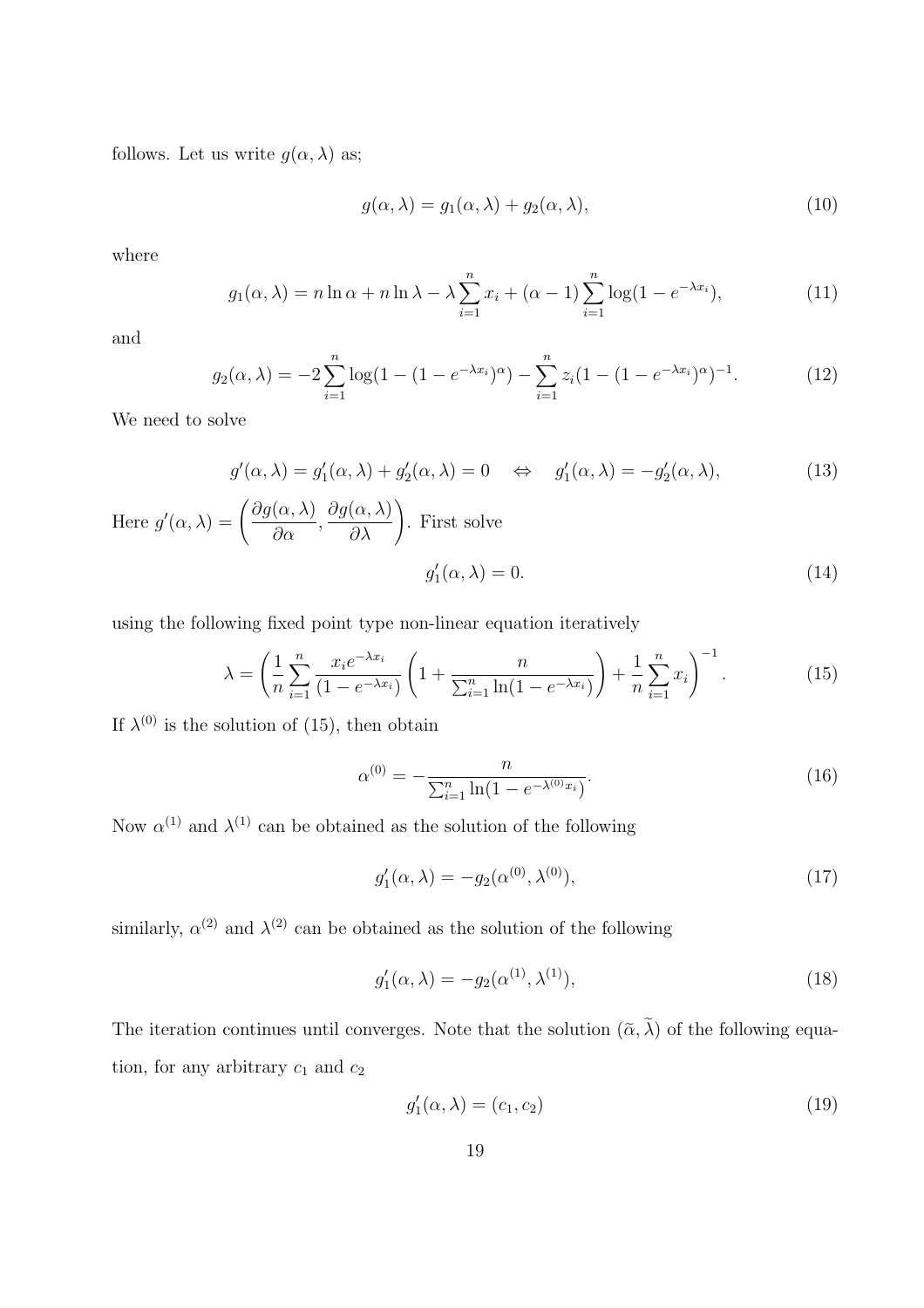can be obtained as follows. First solve the non-linear equation iteratively

$$
\lambda = \left[ \frac{c_2}{n} + \frac{1}{n} \sum_{i=1}^n x_i + \left( 1 - \frac{n}{c_1 - \sum_{i=1}^n \ln(1 - e^{-\lambda x_i})} \right) \times \left( \frac{1}{n} \sum_{i=1}^n \frac{x_i e^{-\lambda x_i}}{1 - e^{-\lambda x_i}} \right) \right]^{-1} \tag{20}
$$

to obtain  $\tilde{\lambda}$ , and then obtain

$$
\tilde{\alpha} = \left[\frac{c_1 - \sum_{i=1}^n \ln(1 - e^{-\lambda x_i})}{n}\right]^{-1},\tag{21}
$$

see Kannan et al. (2010). Finally for implementation of the EM algorithm we need the following result. The conditional expectation of Z given  $X = x$ , is

$$
E(Z|X=x; \alpha, \lambda, \theta) = \frac{2(1 - (1 - e^{-\lambda x})^{\alpha})}{\theta + (1 - \theta)(1 - e^{-\lambda x})^{\alpha}}.
$$
\n(22)

Now we are ready to provide the EM algorithm. Suppose at the k-th stage the value of  $\alpha$ ,  $\lambda$  and  $\theta$  are  $\alpha^{(k)}$ ,  $\lambda^{(k)}$  and  $\theta^{(k)}$  respectively.

E-step': In the E-step obtain the 'pseudo log-likelihood function' (8) replacing  $z_i$  by  $z_i^{(k)}$  $\binom{\kappa}{i}$ where

$$
z_i^{(k)} = E(Z|X = x_i; \ \alpha^{(k)}, \lambda^{(k)}, \theta^{(k)}); \quad i = 1, \cdots, n. \tag{23}
$$

M-step: At the k-th stage, in the M-step, we maximize the 'pseudo-log-likelihood' function with respect to  $\alpha$ ,  $\lambda$  and  $\theta$ , to compute the  $\alpha^{(k+1)}$ ,  $\lambda^{(k+1)}$  and  $\theta^{(k+1)}$ . The maximization can be performed, as it has been described before.

## 9 DATA ANALYSIS

For illustrative purposes, in this section we present the analysis of two data sets to show how our proposed model works in practice.

Guina Pig Data: This data set has been obtained from Bjerkedal (1960). This data set represents the survival times (in days) of guinea pigs injected with different doses of tuber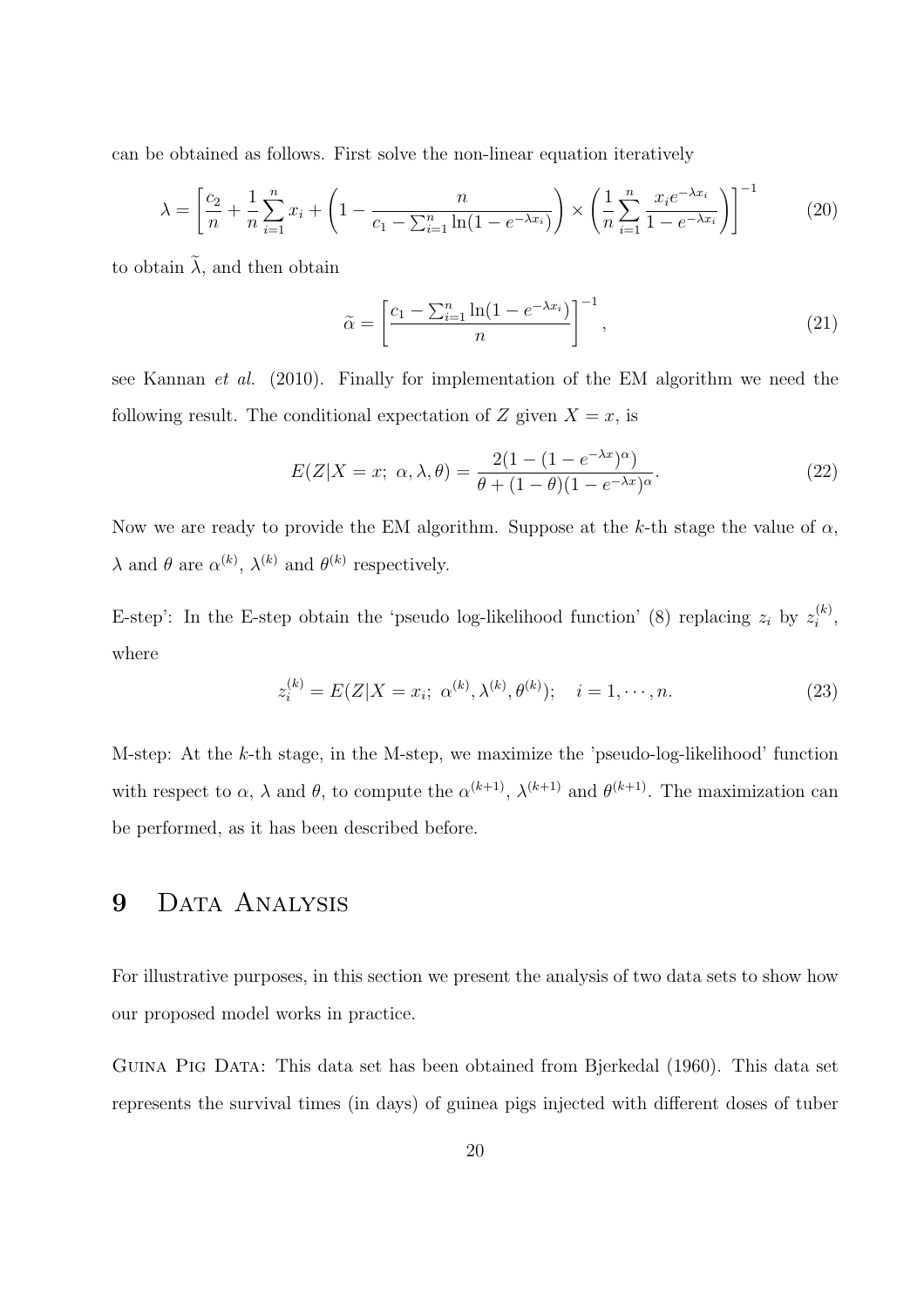bacilli. It may be mentioned that guinea pigs have high susceptibility to human tuberculosis, and that is why they are usually used in this kind of study. The data set consists of survival times of 72 animals who were under the regimen 4.342. The regimen number is the common logarithm of the number of bacillary units in  $0.5$  ml., of challenge solution, *i.e.* regimen  $4.342$ corresponds to  $2.2 \times 10^4$  bacillary units per 0.5 ml. (log  $(2.2 \times 10^4) = 4.342$ ), see Gupta, Kannan and Raychaudhuri (1997).

This data set is available in Gupta, Kannan and Raychaudhuri (1997), and it has been analyzed by them also. The preliminary data analysis by Gupta, Kannan and Raychaudhuri (1997) indicated that the data are right hand skewed, and the empirical hazard function is unimodal. Due to this reason Gupta, Kannan and Raychaudhuri (1997) analyzed the data using the log-normal model. The MLEs of the log-normal parameters are 5.0043  $(\mu)$ and 0.6290 ( $\sigma$ ) respectively, the associated log-likelihood value is -429.0945. Based on the Kolmogorov-Statistic (KS) distance 0.1298, and the associated  $p$  value (0.1765) and also from the quantile plot they claimed that the log-normal model provides a good fit to the data.

Since the proposed MOGE model can have a unimodal hazard function, we analyze the data using the MOGE model also. The MLEs of  $\alpha$ ,  $\theta$  and  $\lambda$  are 3.6050, 1.0287 and 0.0113 respectively. The associated 95% bootstrap confidence intervals are (0.7288, 6.4930), (0.1734, 4.2919), (0.0075, 0.0223) respectively. The corresponding log-likelihood value is -425.8080. The KS distance between the fitted and empirical distribution function is 0.0917, and the associated p values is 0.5803.

For comparison purposes, we have also fitted the Birnbaum-Saunders distribution, which also has unimodal hazard function, see for example Kundu, Kannan and Balakrishnan (2008). The MLEs of the unknown Birnbaum-Saunders parameters are 0.7038 ( $\alpha$ ) and 141.7175 ( $\beta$ ), and the associated log-likelihood value is -434.0186. The KS distance between the fitted and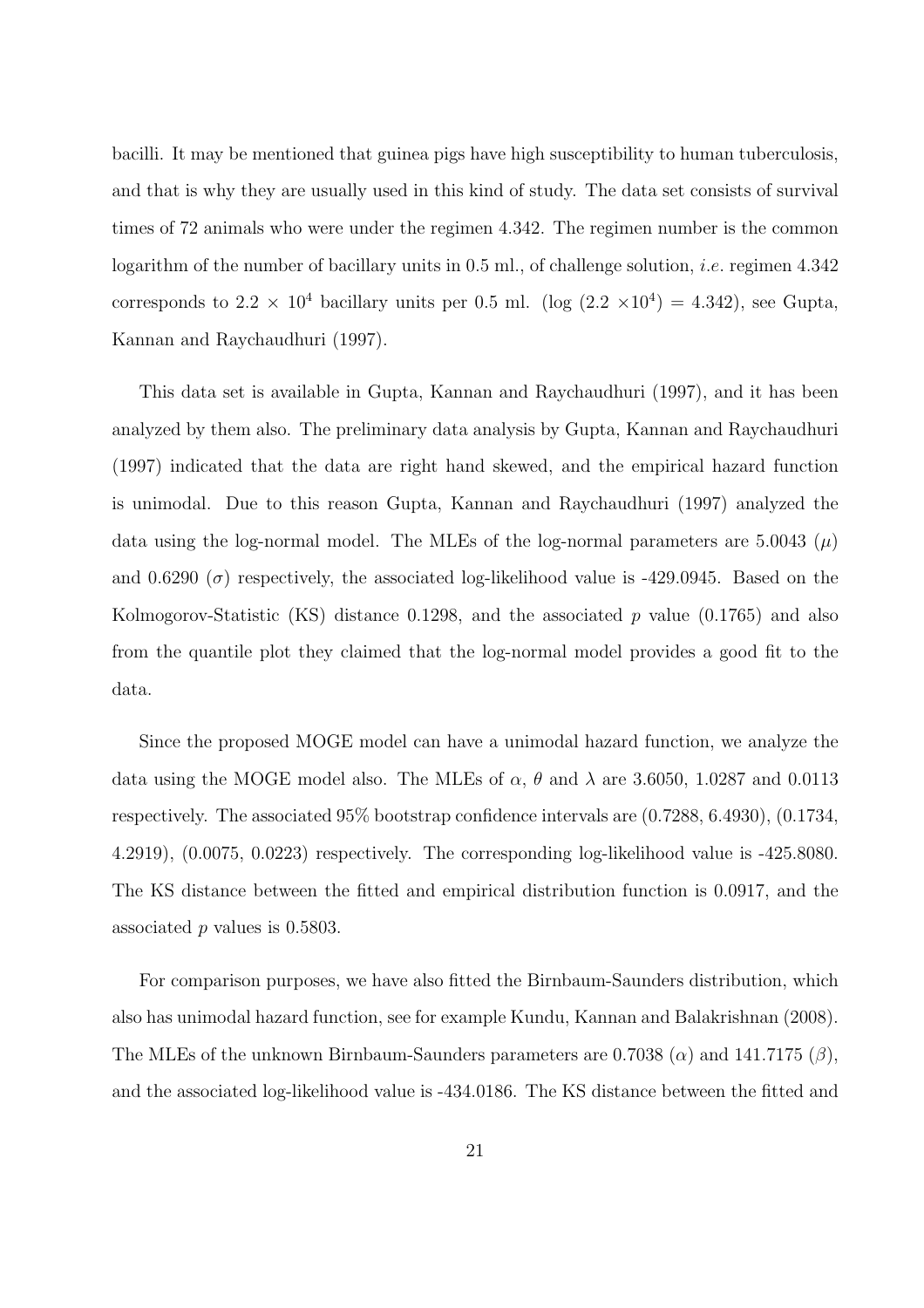the empirical distribution functions is  $0.1569$  and the associated p value is  $0.0576$ .

If we want to perform the following test:

$$
H_0: \text{log-normal} \quad vs. \quad H_1: \text{MOGE}
$$

then based on the likelihood ratio test statistic  $(6.573)$  the corresponding p value is less than 0.05, based on the  $\chi^2$  distribution. Since the p value is quite small we reject the null hypothesis. Similarly, we also reject null hypothesis of the following test:

### $H_0$ : Birnbaum-Saunders vs.  $H_1$ : MOGE

Therefore, based on the KS distance and also based on the likelihood ratio test, we prefer MOGE distribution than log-normal or Birnbaum-Saunders distribution.

### STRENGTH DATA

Now we present the analysis of a data set obtained from Prof. R.G. Surles. It is a strength data measured in GPA, the single carbon fibers, and impregnated 1000-carbon fiber tows. Single fibers were tested under tension at gauge length 1 mm. The data are provided below: 2.247 2.64 2.908 3.099 3.126 3.245 3.328 3.355 3.383 3.572 3.581 3.681 3.726 3.727 3.728 3.783 3.785 3.786 3.896 3.912 3.964 4.05 4.063 4.082 4.111 4.118 4.141 4.246 4.251 4.262 4.326 4.402 4.457 4.466 4.519 4.542 4.555 4.614 4.632 4.634 4.636 4.678 4.698 4.738 4.832 4.924 5.043 5.099 5.134 5.359 5.473 5.571 5.684 5.721 5.998 6.06.

Before progressing further first we provide the histogram of the strength data in Figure 3. It is immediate that the data are unimodal. We further provide the the scaled TTT transform, see Aarset (1987), of the data set in Figure 4. Since the scaled TTT plot is concave, it indicates that the empirical hazard function is an increasing function. We have subtracted 2.0 from all the data points before analyzing the data set. We have used the proposed MOGE model and estimates of  $\alpha$ ,  $\theta$  and  $\lambda$  are 1.5759, 67.6793 and 2.0866 respectively.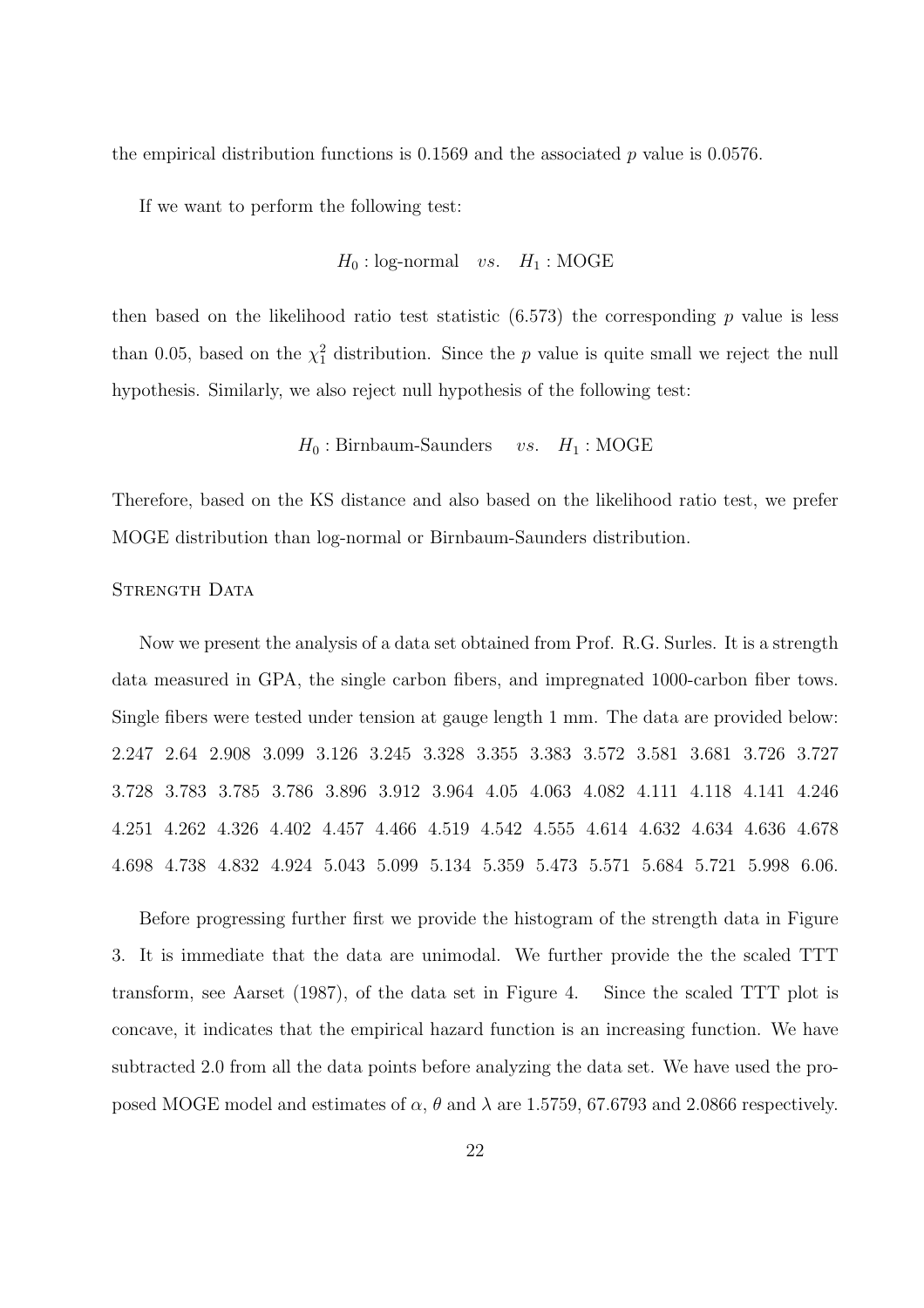

Figure 3: The histogram of the strength data set.



Figure 4: The scaled TTT transform of the strength data set.

The associated 95% bootstrap confidence intervals are (0.4821, 2.6123), (55.2345, 82.5123) and (1.6041, 2.6704) respectively. The corresponding log-likelihood value is -67.8507. The KS distance between the fitted and the empirical distribution functions is 0.0474 and the associated p value is 0.9996.

For comparison purposes we have fitted two-parameter Weibull, gamma and GE distributions. The MLEs, the corresponding log-likelihood values, the KS distances between the fitted and the empirical distribution functions and the associated  $p$  values are reported in Table 1. From the table values it is clear that between Weibull, gamma and GE distributions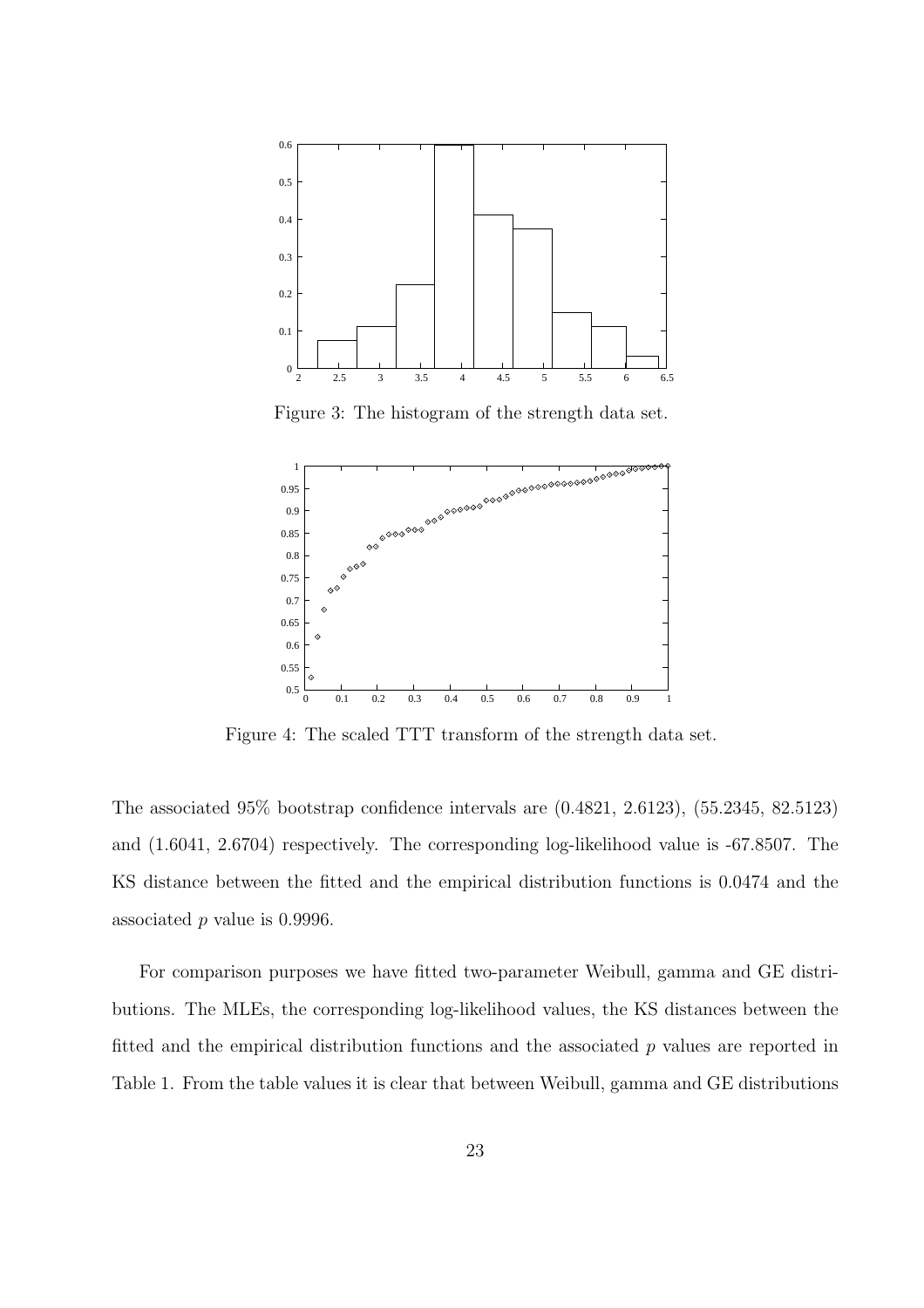Table 1: Maximum likelihood estimates, maximized log-likelihood values, K-S statistics and the associated p-values for Weibull, gamma and GE distributions while fitting to the strength data.

| Distribution | Estimates |        | $log-likelihood \mid K-S$ distance $ p$ -value |        |        |
|--------------|-----------|--------|------------------------------------------------|--------|--------|
|              | shape     | scale  |                                                |        |        |
| Gamma        | 5.9685    | 2.6401 | $-71.8824$                                     | 0.0973 | 0.6410 |
| Weibull      | 3.0045    | 0.3961 | $-70.3395$                                     | 0.0648 | 0.9726 |
| GE.          | 6.9634    | 1.1193 | $-74.6607$                                     | 0.1221 | 0.3735 |

Weibull provides the best fit. Now if we want to test the hypothesis

$$
H_0
$$
: Weibull *vs.*  $H_1$ : MOGE

then based on the likelihood ratio test, the  $p$  value is less than 0.05. Therefore, we reject the null hypothesis. Similarly, if we want to test  $H_0$ : GE or  $H_0$ : Gamma and the alternative in both the cases in  $H_1$ : MOGE, we reject the null hypothesis in both the cases. Therefore, in this case also based on the KS distances, and also based on the likelihood ratio tests, we prefer MOGE distribution, than Weibull, gamma or GE distributions.

### 10 CONCLUSIONS

In this paper we have introduced a new three-parameter distribution by incorporating the Marshall-Olkin method to the generalized exponential distribution. This new threeparameter distribution has an explicit distribution function and the PDF is also in a compact form. It is a very flexible three-parameter distribution, and it can have all possible four different hazard functions depending on the two shape parameters. Finally it should be mentioned that although we have incorporated only the generalized exponential distribution, but many of the properties are valid for a more general class of distributions, namely the proportional reversed hazard class. It will be interesting to see different properties of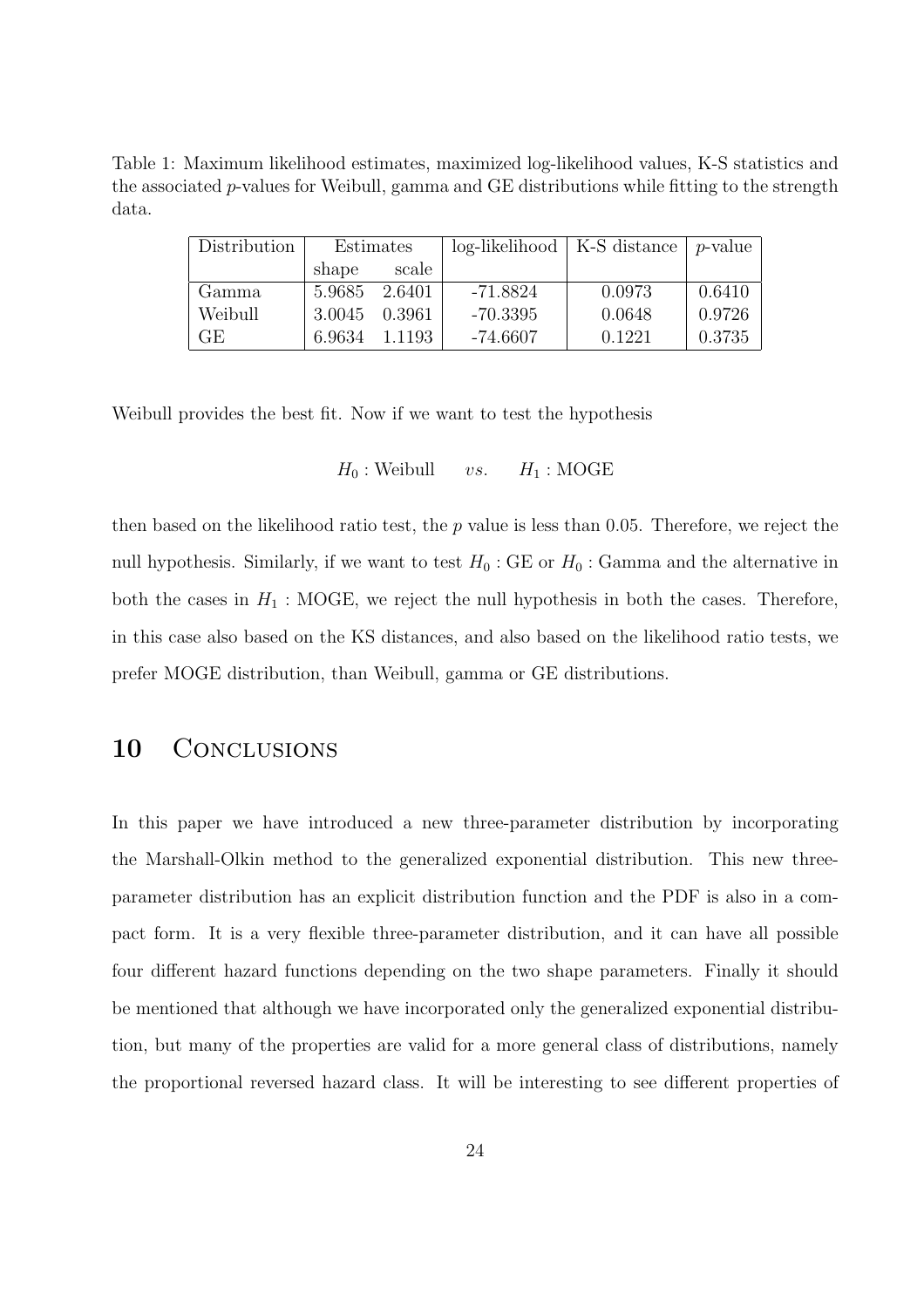the general Marshall-Olkin proportional reversed hazard class. More work is needed in that direction.

### Acknowlwdgements

Part of the work of the first author has been supported by the Grant of MNTR 144025, and of the second author by a grant from the Department of Science and Technology, Government of India. The authors would like to thank two referees for their constructive comments.

## References

- [1] Aarset, M.V. (1987), "How to identify a bathtub hazard rate?", IEEE Transactions on Reliability, vol. 36, 106 -108.
- [2] Arnold, B.C., Balakrishnan, N., Nagaraja, H.N. (1992) First course in order statistics, John Wiley, New York.
- [3] Barreto-Souza, W., Lemonte, A.J., Cordeiro, G.M. (2013), "General results for the Marshall and Olkin's family of distributions", Annals of the Brazilian Academy of Sciences, vol. 85, 3-21.
- [4] Barreto-Souza, W., Santos, A.H.S., Cordeiro, G.M. (2010), "The beta generalized exponential distribution", Journal of Statistical Computation and Simulation, vol. 80, 159–172.
- [5] Bartoszewicz, J. (2001), "Stochastic comparisons of random minima and maxima from life distributions", Statistics and Probability Letters, vol. 55, 107 - 112.
- [6] Bjerkedal, T. (1960), "Acquisition of resistance in guinea pigs infected with different doses of virulent tubercle bacilli", American Journal Hygenes, vol. 72, 130–148.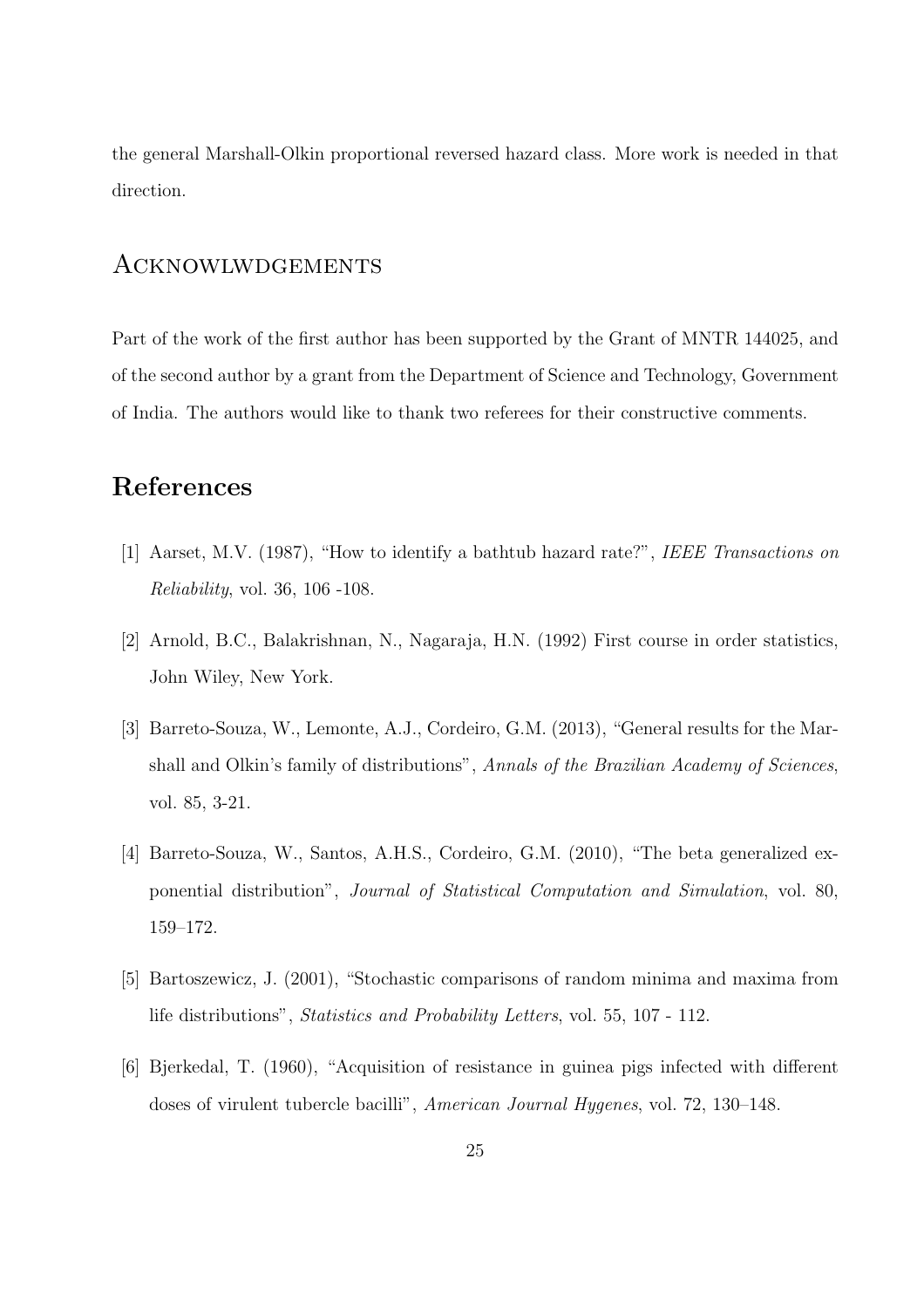- [7] Consul, P.C. (1984), "On the distrbutions of order statistics for a random sample size", Statistica Neerlandica, vol. 38, 249 - 256.
- [8] Dempster, A.P., Laird, N.M., Rubin, D.B. (1977), "Maximum Likelihood from Incomplete Data via the EM Algorithm", Journal of the Royal Statistical Society, Series B, vol. 39, 1–38.
- [9] Hazra, N.K., Nanda, A.K. and Shaked, M. (2014), "Some aging properties of parallel and series systems with random number of components", Naval Research Logistic, vol. 61, 238 - 243.
- [10] Manuel Franco, Balakrishnan, N., Kundu, D. and Vivo, J-M (2014), "Generalized mixture of Weibull distributions", Test, vol. 23, 515 - 535.
- [11] Gupta, R.C., Kannan, N. and Raychaudhuri, A. (1997), "Analysis of lognormal survival data", Mathematical Biosciences, vol. 139, 101 - 115.
- [12] Gupta, R.D., Kundu, D., (1999), "Generalized exponential distribution", Australian and New Zealand Journal of Statistics, vol. 41, 173–188.
- [13] Kannan, N., Kundu, D., Nair, P. and Tripathi, R.C. (2010), "The generalized exponential cure rate model with covariates", Journal of Applied Statistics, vol. 37, 1625 - 1636.
- [14] Kundu, D., Kannan, N. and Balakrishnan, N,. (2008), "On the hazard function of Birnbaum-Saunders distribution and associated inference, Computational Statistics and Data Analysis, vol. 52, 2692 - 2702.
- [15] Marshall, A.W., Olkin, I., (1997), "A new method for adding a parameter to a family of distributions with application to the exponential and Weibull families", Biometrika, vol. 84, 641-652.